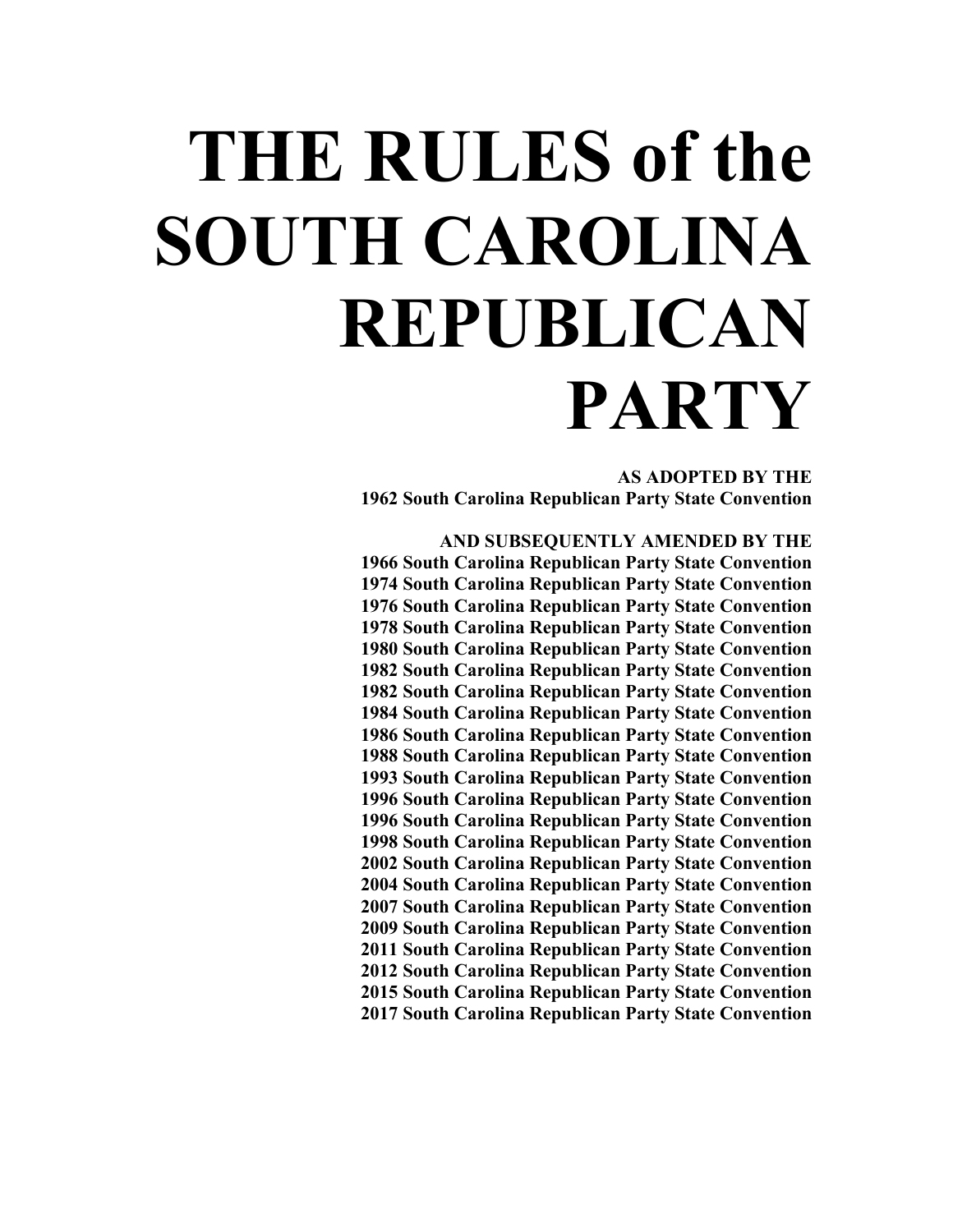## **PREAMBLE**

We, the members of the South Carolina Republican Party, dedicated to the sound principles fostered by that Party, conscious of our civic responsibilities and rights and firm in our determination to support and to help perpetuate the American way of life do herewith establish this instrument, the Rules of the Republican Party of the Great State of South Carolina.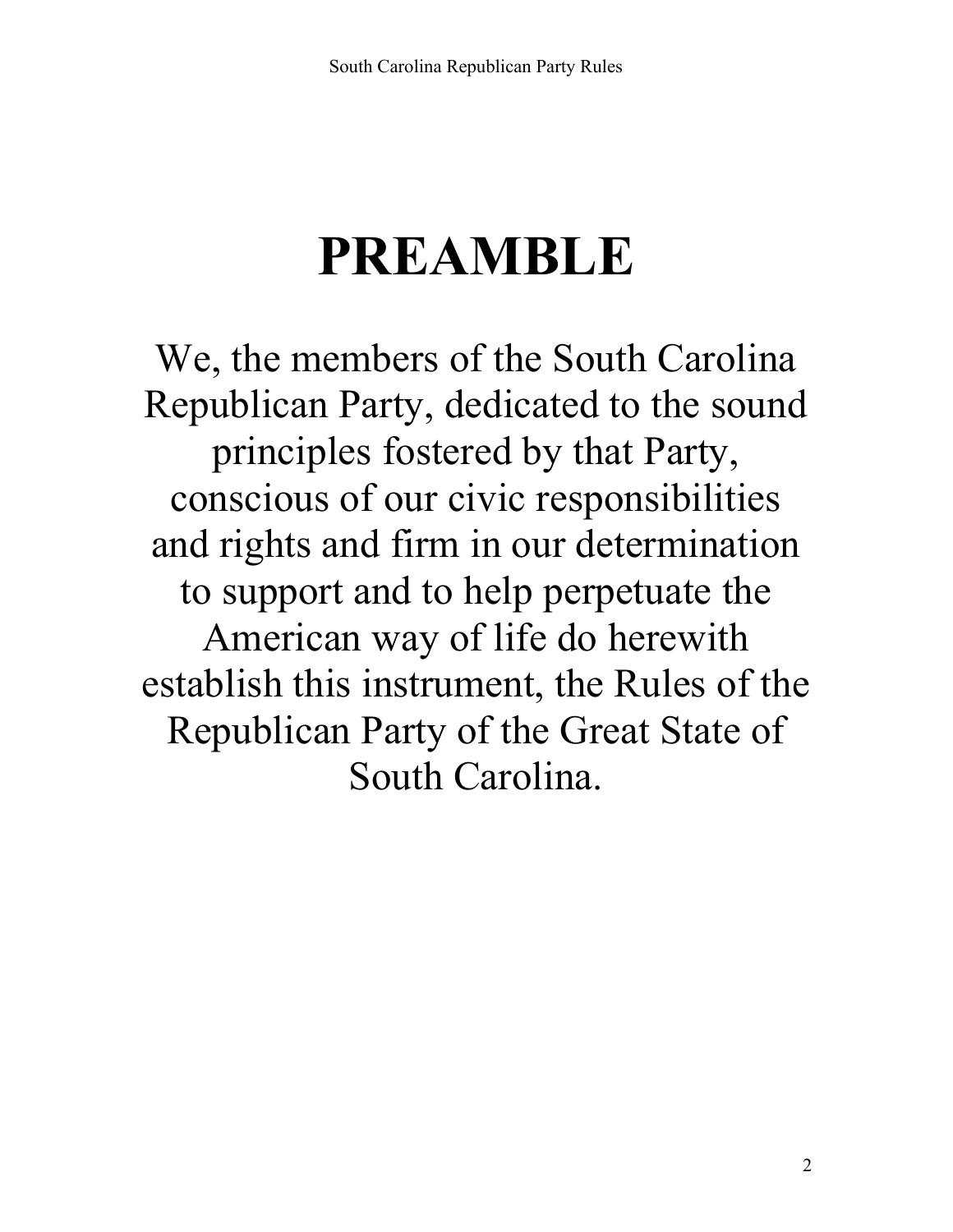**RULE 1** NAME

**RULE 2** INTERPRETATION & APPLICATION OF RULES; AMENDMENTS;

DISTRIBUTIONS; DEFINITIONS

**RULE 3** LEVELS OF ORGANIZATION

**RULE 4** PRECINCT ORGANIZATION

- a. Initial Organization
- b. Reorganization
- c. Proceedings
- d. Resignations, vacancies

#### **RULE 5** COUNTY ORGANIZATION

- a. Initial Organization
- b. County Convention
- c. Convention Proceedings
- d. County Executive Committee
- e. Resignations, vacancies

#### **RULE 6** CONGRESSIONAL DISTRICT ORGANIZATION

- a. Initial Organization
- b. Reorganization
- c. Congressional District Convention
- d. Congressional District Executive Committee
- e. Duties of Congressional District Executive Committee
- f. Resignations, vacancies
- g. Meetings
- h. Proxies
- i. Congressional District Chairman

#### **RULE 7** STATE ORGANIZATION

- a. State Convention
- b. Convention Proceedings
- c. State Executive Committee
- d. Resignations, Vacancies
- e. Honors and Awards
- **RULE 8** PROXIES

#### **RULE 9** QUORUM

- **RULE 10** APPEALS
- **RULE 11** NOMINATION OF CANDIDATES
	- a. Nomination of Candidates for Elective Public Office
	- b. The Presidential Preference Primary
	- c. Prohibition of Crossover Voting

**RULE 12** PRESIDENTIAL ELECTORS

**RULE 13** FINANCES

**RULE 14** MUNICIPAL ORGANIZATIONS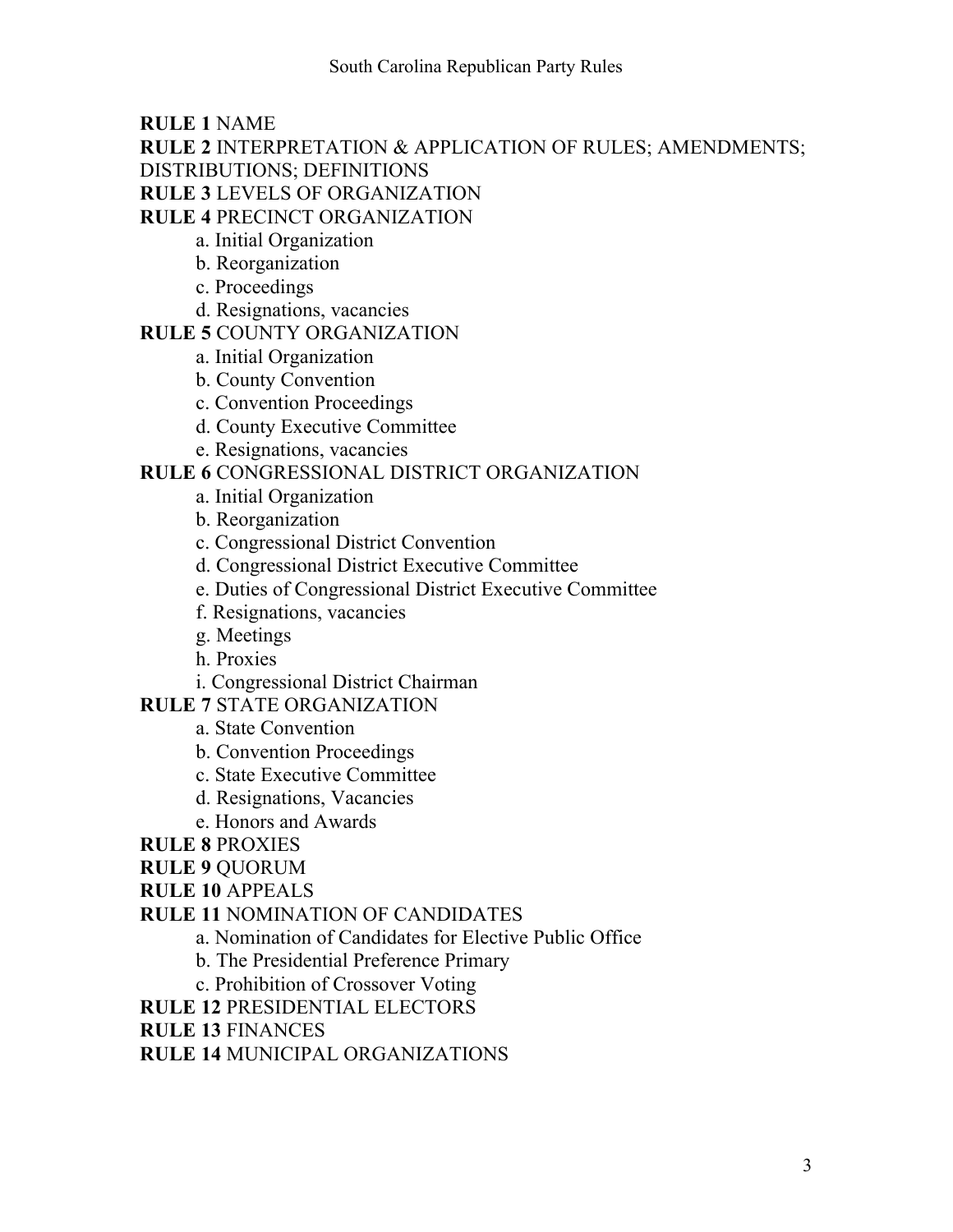#### **RULE 15** PARTY OFFICIALS AS CANDIDATES FOR PUBLIC OFFICE

- a. Officers and Delegates as candidates from a different political party
- b. Officers as candidates for public office as a Republican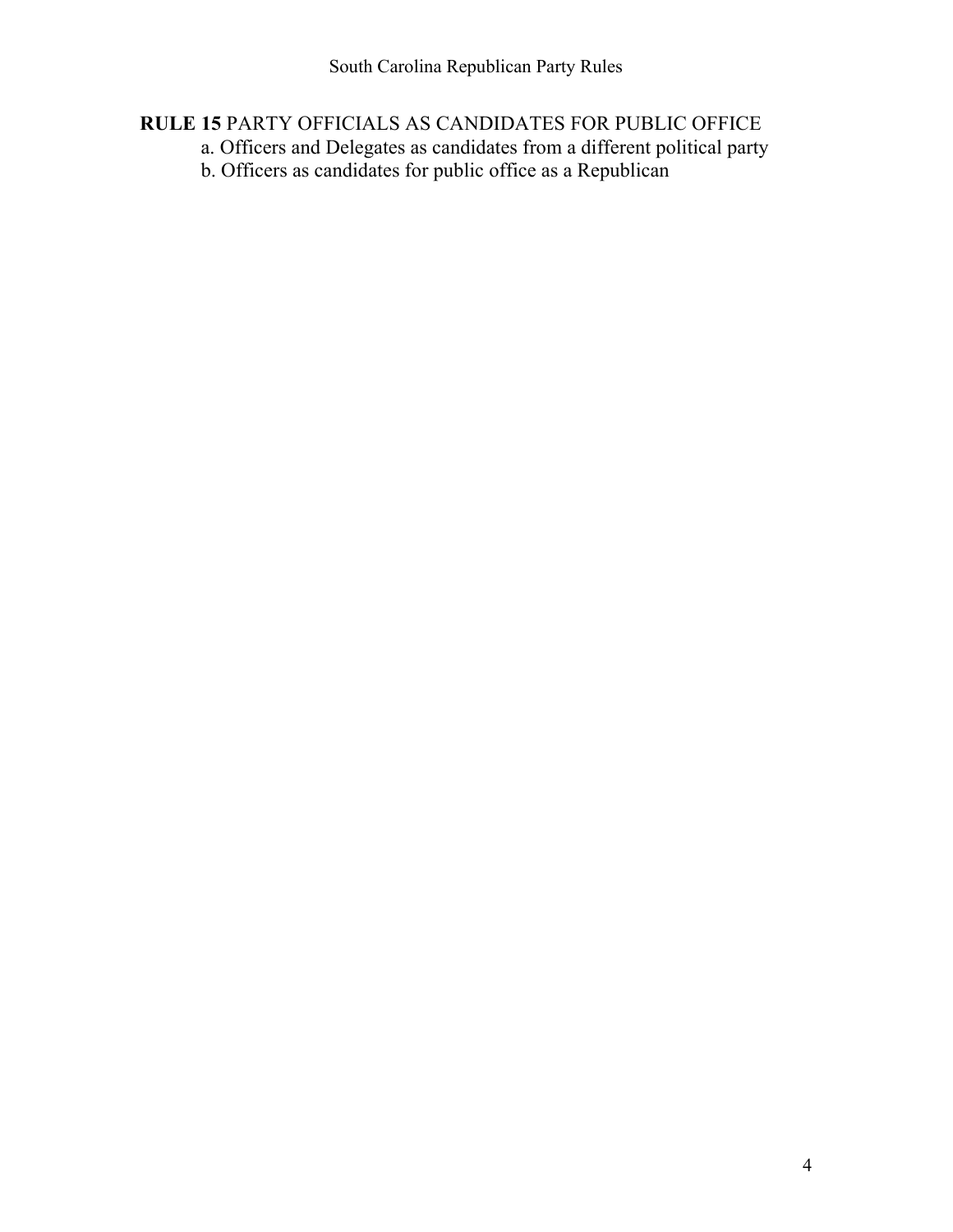## **RULE 1** NAME

The name of this political organization shall be "The South Carolina Republican Party." The name of each component county organization shall be "The County Republican Party." The name of each component precinct organization shall be "The Precinct of the County Republican Party."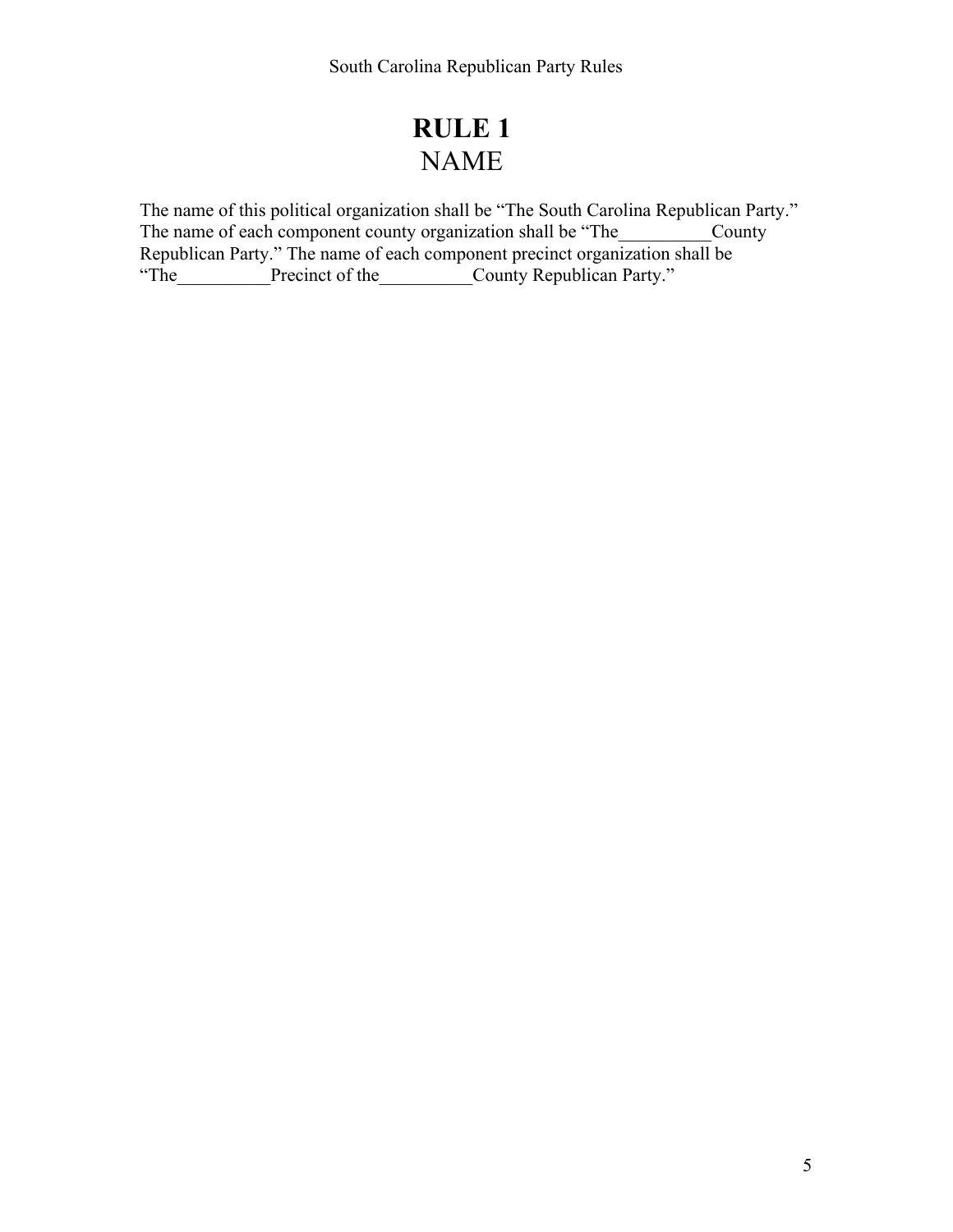## **RULE 2** INTERPRETATION & APPLICATION OF RULES; AMENDMENT; DISTRIBUTIONS; DEFINITIONS

(a) These Rules shall be interpreted and applied so as to substantially accomplish their objectives. All records and lists required by the Rules shall be in writing. The spirit and not the letter of each Rule shall be controlling. Substantial compliance with a Rule shall be sufficient.

(b) Should any conflict exist or develop between any of these Rules and the South Carolina election law, the latter shall govern except as to those laws which have been judicially held to be constitutionally unenforceable or which are patently unconstitutional.

(c) In matters or areas not covered by these Rules, the Rules of the National Republican Party may be followed as a guide.

(d) The proceedings of all business, organizational, reorganizational, and committee meetings and all county and state conventions, not covered by these Rules or by enforceable provisions of the South Carolina election law, shall conform to the most recent edition of Robert's Rules of Order, Newly Revised.

(e) All elections to a party office at all levels of organization shall be decided by a majority vote unless otherwise directed by the rules; all delegates shall be elected by plurality vote.

(f) These Rules may be amended only by the State Convention by a two-thirds (2/3) vote of the total number of delegates registered and approved for that convention or reconvened convention.

(g) The State Executive Committee or the State Chairman may cause explanatory footnotes to accompany these Rules when published or printed. Footnotes may be added to, removed, supplemented, corrected or altered as the occasion requires or as the orderly utilization and implementation of the Rules may suggest. Such footnotes or explanatory comment shall not be regarded as part of these Rules or have the force of Party Rules, but shall be considered as advisory only. The State Chairman may require specific forms to be used for administrative purposes at all levels of the party. The State Chairman may make other regulations regarding administrative practices at all levels of the party.

(h) The State Executive Committee, each County Executive Committee and each county convention may adopt for their own purposes such rules as they deem necessary and which are not in conflict with these Rules or with enforceable state law.

(i) The Rules may be reproduced and distributed as the State Executive Committee may direct. Each state party officer, each state convention officer, each committeeman, each county chairman, and each precinct delegate shall be furnished upon request a certified copy of these Rules by the state party secretary.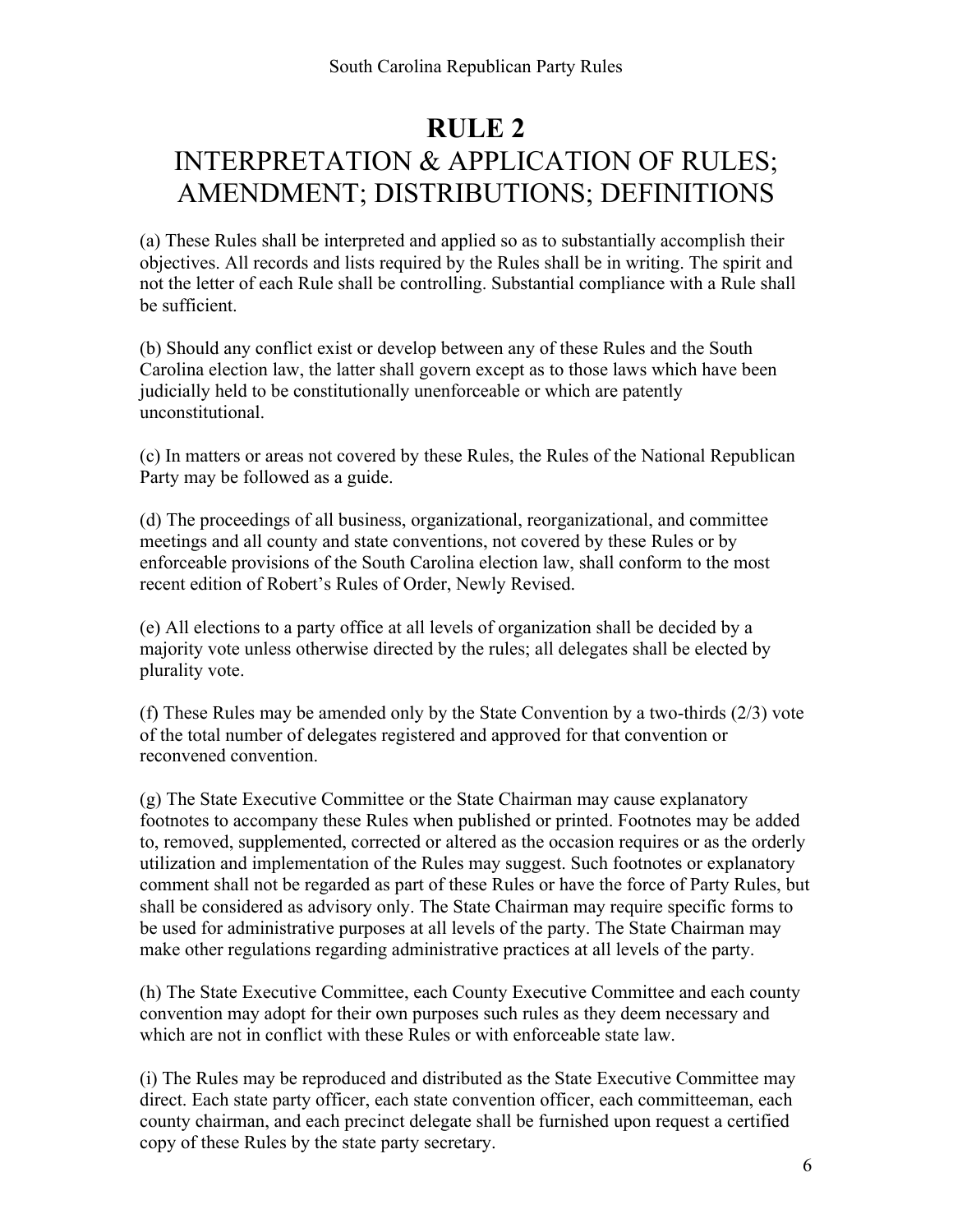(j) Where used in these Rules, the male gender shall include female unless the context clearly indicates otherwise.

(k) "County Chairman" shall mean the duly elected Republican chairman of the county executive committee in his county.

(l) "State Chairman" shall mean the duly elected Republican chairman of the state executive committee.

(m) "State Executive Committeeman" shall mean the duly elected Republican committeeman from his county to the Republican state executive committee.

(n) "County Executive Committeeman" shall mean the duly elected Republican committeeman from his precinct to the Republican county executive committee in his county.

(o) "Party" shall mean the South Carolina Republican Party at the state, congressional district, county, or precinct level.

(p) "State Officer" shall mean any officer of the party at the state level, duly elected or appointed, other than state executive committeemen, who is a county officer.

(q) "District Officer" shall mean any officer of the party at the district level, duly elected or appointed.

(r) "County Officer" shall mean any officer of the party at the county level, duly elected or appointed.

(s) "Precinct Officer" shall mean any officer of the party elected by the precinct, which includes county committeemen.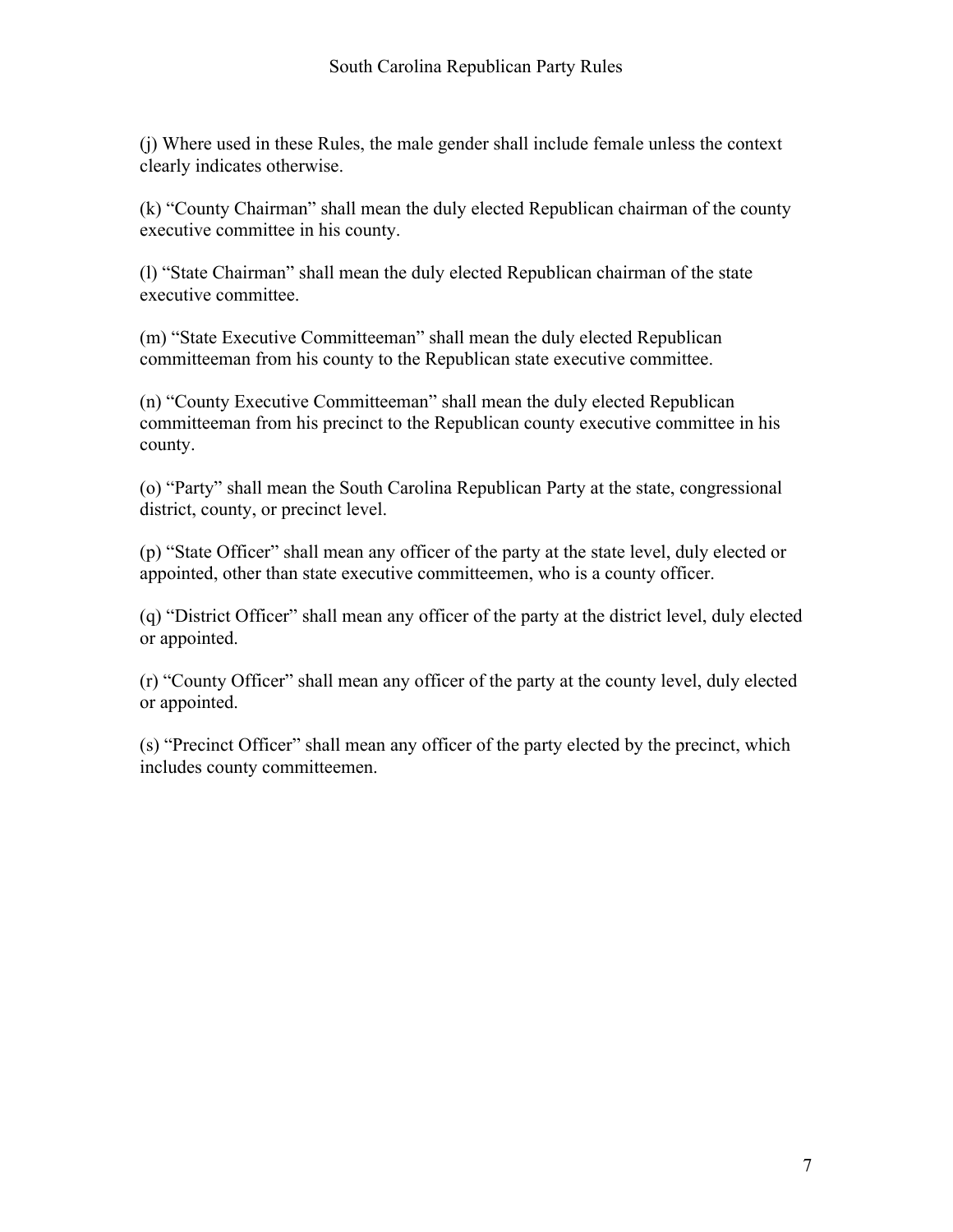## **RULE 3** LEVELS OF ORGANIZATION

(a) Organization of the party shall be at four levels:

- (1) the precinct organization;
- (2) the county organization;
- (3) the congressional district organization; and,
- (4) the state organization.

(b) Any other Republican organization based upon a geographical area may be established, or altered, only by the State Executive Committee.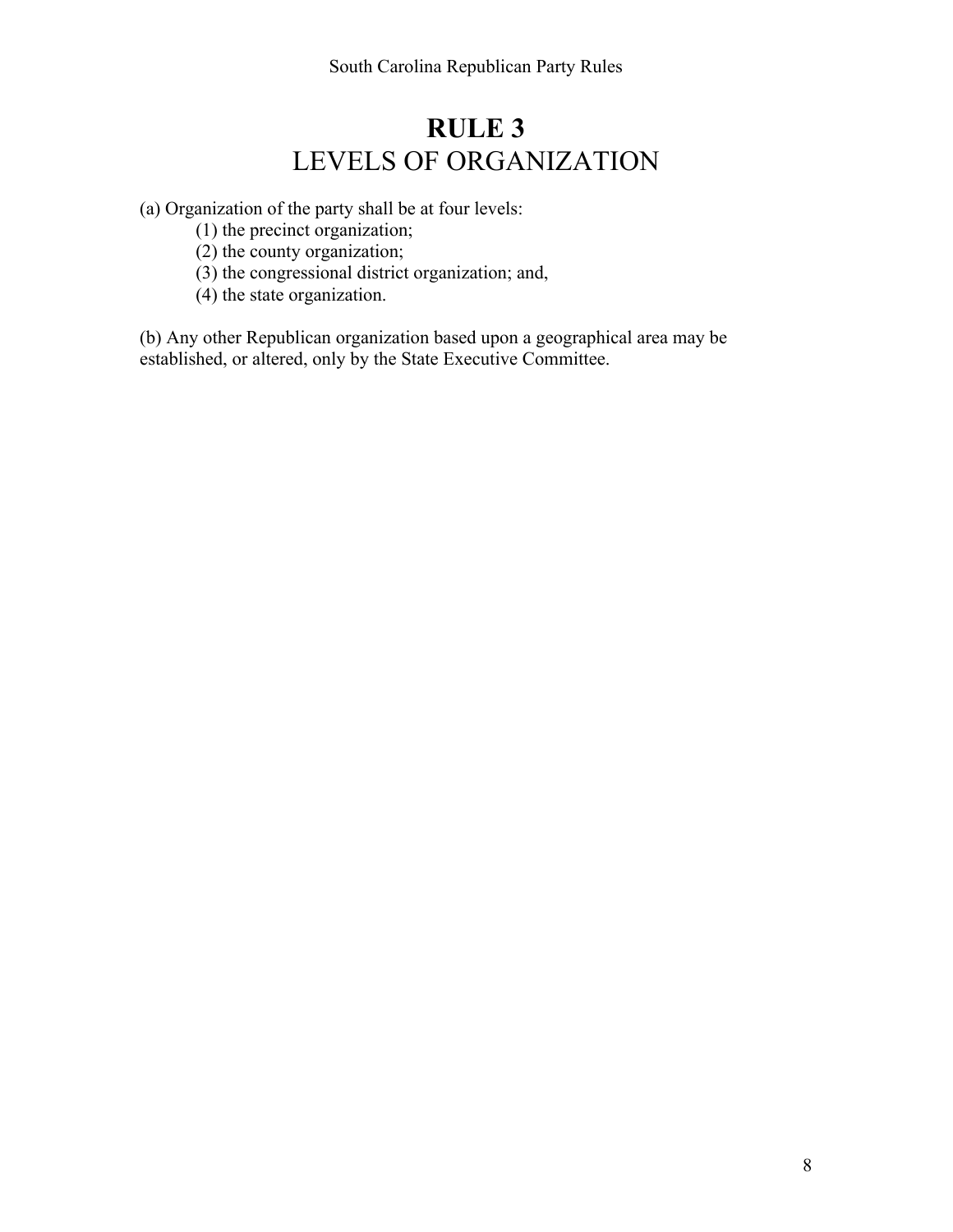## **RULE 4** PRECINCT ORGANIZATION

#### (a) Initial Organization

(1) Initial organization of a precinct in a county that does not have a county organization that is recognized by the State Executive Committee shall be in accordance with such instructions and procedures as the State Chairman shall direct. Such initial organization may be accomplished at any time in the manner as hereinafter stated.

(2) Initial organization of a precinct in a county that has a county party organization, which is recognized by the State Executive Committee, shall be under the direction of the County Chairman, their designee, State Chairman or other Party official designated by the State Chairman upon noncompliance or refusal by County Chairman. Precincts undergoing initial organization that did not go through reorganization may be organized at any time and shall be immediately recognized by the County Executive Committee without a make-up meeting.

#### (b) Reorganization

(1) Organized precincts shall meet during the month of March at an appropriate place within the county at a time and day set by the County Executive Committee of each non-general election year, or at such other time and date as may be required by law for reorganization.

(2) Only those precincts previously certified or recognized as duly organized shall conduct reorganizational meetings.

#### (c) Proceedings

In all organization and reorganization meetings of precinct, business may be conducted as follows:

(1) The meeting shall be called to order by the precinct president or vicepresident, if the president is not present, in an organized precinct. In an unorganized precinct, the meeting shall be called to order by such person as may have been designated by the county chairman (or State Chairman, if applicable) to arrange the meeting, and if none, then by some person in attendance who is eligible for membership in the precinct. See Rule  $4(c)(3)$  for eligibility requirements.

(2) A temporary president, a temporary secretary, and a committee on credentials for the purpose of organizing or reorganizing shall be elected.

(3) The credentials committee shall report the names of those in attendance who are eligible for membership and who have signed the membership roll, verifying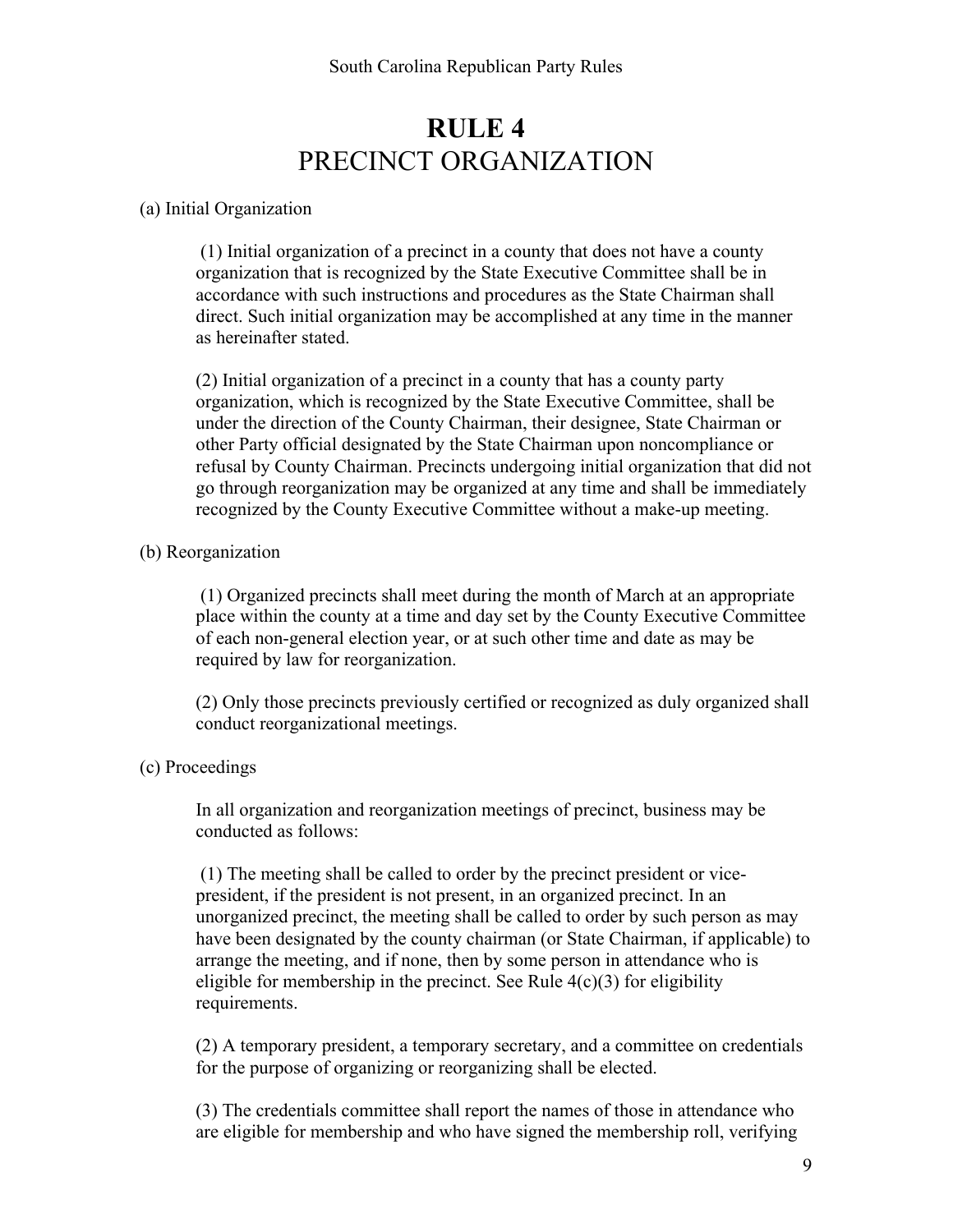#### South Carolina Republican Party Rules

that each member is in fact eligible for membership. Membership eligibility is determined by the member having a current, valid voter registration certificate in that precinct, and either (1) the person having voted in the election designated for the purposes of delegate allocation set forth in Rule  $4(c)(5)$  or (2) the person being elected to membership at a precinct meeting.

(4) When organized, a permanent president, one or more vice-presidents, a secretary, a treasurer, and a county committeeman to the county executive committee (a minimum of five (5) officers) may be elected. One person may not hold more than one office unless there are fewer than five people present at the meeting. Such committees as may be desired may be created. Precinct officers do not assume the duties of their office until after the county convention set forth in Rule 5(b) has been held, unless they are elected from a precinct not organized during the month of March under regular precinct reorganization.

(5) Delegates and alternates to the county convention shall be elected from among the members of the precinct in attendance and/or those whose membership is set forth in the poll list of the preceding primary election and/or those who are absent from the reorganization meeting but who have submitted the properly signed forms. In situations where there are more members present wishing to run for county delegate than delegate positions available (or those who have submitted proper paperwork), a vote shall be taken with each present eligible member having as many votes to cast as delegate positions available. No member absent from the meeting may cast a vote, but they may be voted for and considered a candidate. In the case of fewer members present than delegate slots allotted, all members shall become delegates. A list of the candidates shall be arranged in the order of the number of votes received by them, with the candidate receiving the greatest number ranked first, and candidates with fewer votes ranked in descending order of the number of votes received by each in succession. The number of votes received by each candidate also shall be shown on said list. In the case of a tie, the position of the tying candidates on the list shall be determined by drawing lots. Those candidates with the most votes will be delegates, and the rest will be alternates in descending order of the total number of votes received. Delegates and alternates are not required to be in attendance at the precinct meeting. Each precinct shall have one delegate for every twenty-five (25) members and major fraction thereof, based upon the number of votes polled in the first primary of the preceding general election year or based upon the number of votes for presidential electors at the last preceding general election thereof from the precinct as determined by the State Executive Committee; or if the last preceding nominations were by convention, the representation shall be based upon the number of votes for presidential electors at the last preceding general election therefore from the precinct (7-9-70). All precinct representation shall be based on the same election. An equal number of alternates may also be elected. The precinct secretary and precinct president shall certify the names of precinct members, precinct officers and delegates and alternates, along with their own certifications, to the county chairman no later than five (5) days following the initial precinct meeting. Vacancies in any precinct delegation at any County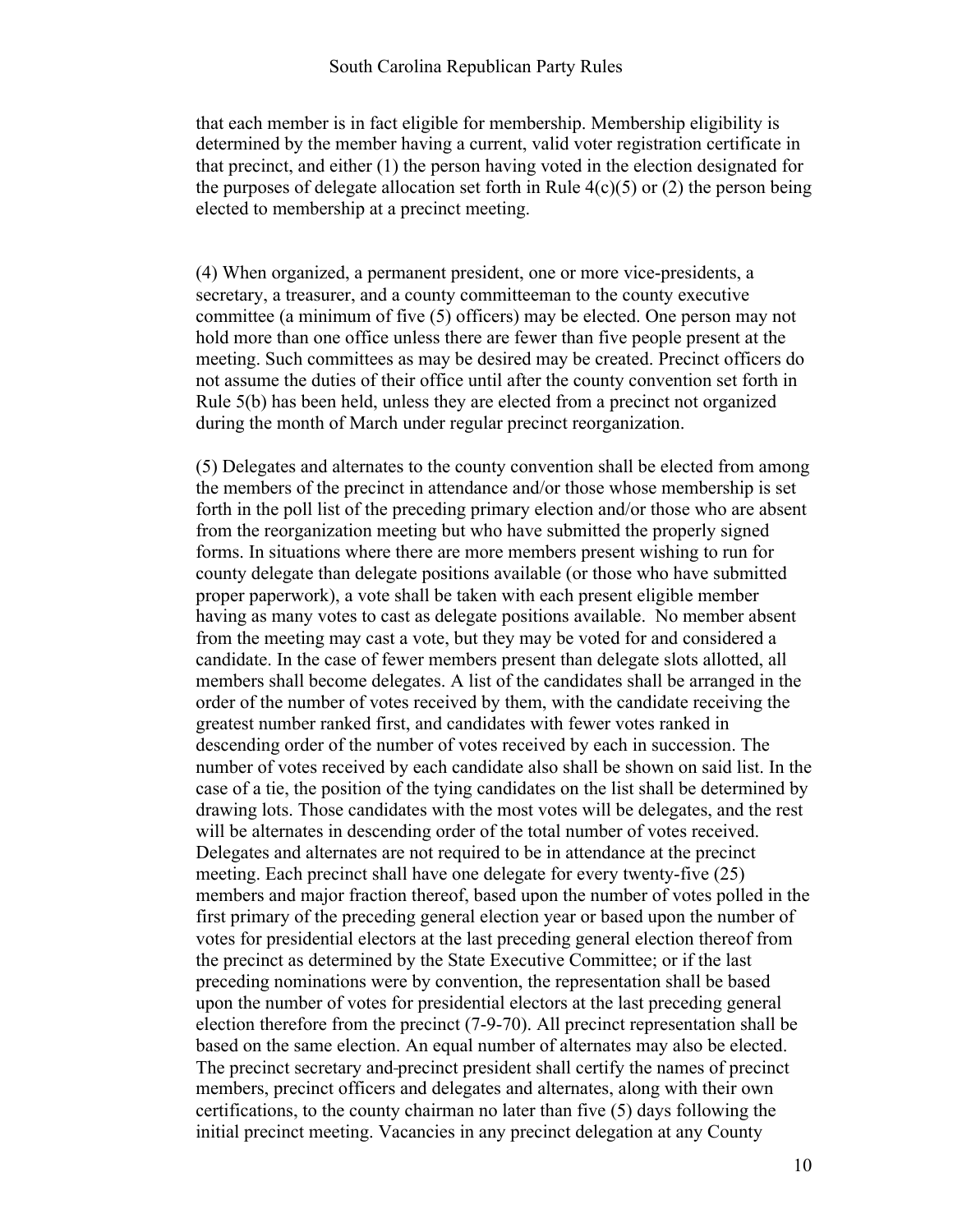Convention or reconvened convention shall be filled from among the alternate delegates present. No delegate or alternate shall be elected by the precinct less than five (5) days before the County Convention. A certified list of precinct members, precinct officers and delegates and alternates shall be forwarded to the State Chairman by the county chairman no later than seven (7) days following the initial meeting, and no later than three (3) days after a make-up meeting. The county chairman shall make the certified list of delegates and alternates to the county convention available to any delegate, alternate or precinct officer no later than three (3) days after a make-up meeting. Such certified lists shall contain all contact information known to the county party. Upon receipt of the lists from the precinct, the county chairman shall promptly notify the precinct president of any irregularities found therein, and conversely, the precinct president shall be informed if the lists are in order.

(6) Except for organization and reorganization meetings, the president or five (5) members may call special meetings of the precinct at any time by giving at least forty-eight (48) hours public notice.

(7) If federal or state actions result in the creation of new precincts, consolidation of precincts or redrawing of precinct lines that cause duly elected precinct officers and delegates to no longer reside within their original precinct, the offices of the affected officers and delegates shall be declared vacant. The county executive committee shall set a date within forty-five (45) days of such action for a special precinct reorganization meeting for those precincts affected. The meeting shall be held in one location within the county and under the direction of the county chairman, their designee, the State Chairman or other Party official designated by the State Chairman upon noncompliance or refusal by County Chairman.

(8) The county chairman shall also set a date no later than five days prior to the county convention for precincts to meet, referred to as a make-up meeting, that have failed to organize or re-organize or that need to conduct further business, including the ability of precincts to fulfill their delegate allotment to the county convention. The make-up meeting for all precincts shall be held in one central location in the county and shall be properly advertised.

#### (d) Resignations, vacancies

(1) Resignations by any officer shall be submitted to the president and secretary. The county committeeman shall submit his resignation to the county chairman also. The precinct shall fill all vacancies in its elective offices, including county committeeman. If an elected officer or committeeman becomes disabled and cannot act or serve, or if he abandons his office by refusing to serve, he shall be notified in writing by the county executive committee, upon concurrence of a majority of the entire executive committee, that his office will be declared vacant, effective thirty (30) days from the date of notice, unless the person gives earlier notice of his resignation or unless, within that time, he resumes the full duties of his office or furnishes a reason acceptable to the county executive committee as to why his office should not be declared vacant.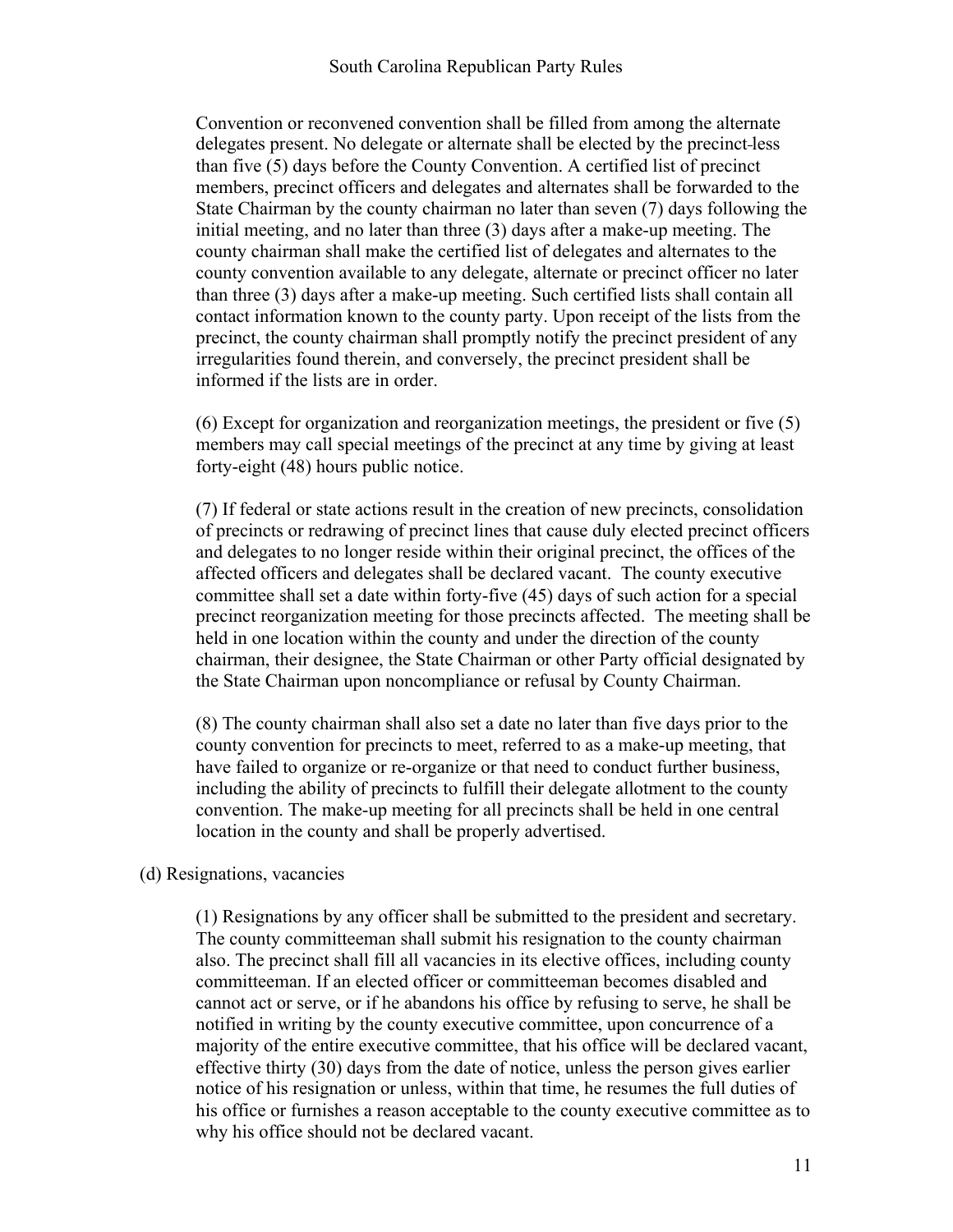(2) A vacancy shall occur immediately if any elected officer or executive committeeman moves his legal residence outside the geographical area his office encompasses, and such vacancy shall be filled in accordance with the provisions of the Rules. Should any officer or delegate publicly endorse or financially support a candidate for partisan office other than a duly nominated Republican candidate, unless there is no Republican nominee in the relevant race, they shall immediately vacate their Republican Party office. The State Executive Committee may waive this provision in statewide and multi-county elections, and the county executive committees may waive this provision for their county and less-than-county elections.

(3) Aditionally, any County Executive Committee may declare vacant the office of any member of the County Executive Committee who is absent from three (3) consecutive County Executive Committee meetings without good cause when such committeeman has not been represented by a designated proxy or by the precinct president in attendance in his place. Provided, however, before such committeeman's office shall have been declared vacant, he shall be notified by certified mail by the county chairman and given opportunity to show cause before the County Executive Committee why he should not be removed from office.

(4) Should a vacancy occur in the office of a County Executive Committeeman or Precinct Chairman, and if there be no other members or officers of the precinct, the precinct shall become unorganized. Upon notice by the Executive Committee and at the discretion of the County Chairman that there is someone interested in re-organizing the precinct, it shall become organized pursuant to Rule 4(a).

(5) A vacancy shall occur as covered in Rule 15.

(6) A precinct meeting may be called by the precinct president or five other precinct members for the purpose of filling a vacancy among its officers, but such meetings require 48 hours written notice to all precinct members. For the purposes of these rules, unless otherwise specified, "written notice" shall be defined as mail by the United States Postal Service, electronic mail, or private mail delivery service.

(7) The precinct secretary shall keep a current roll of members, removing names as a result of death, transfer, resignation, request, etc. New precinct members may be added as indicated by state party rules.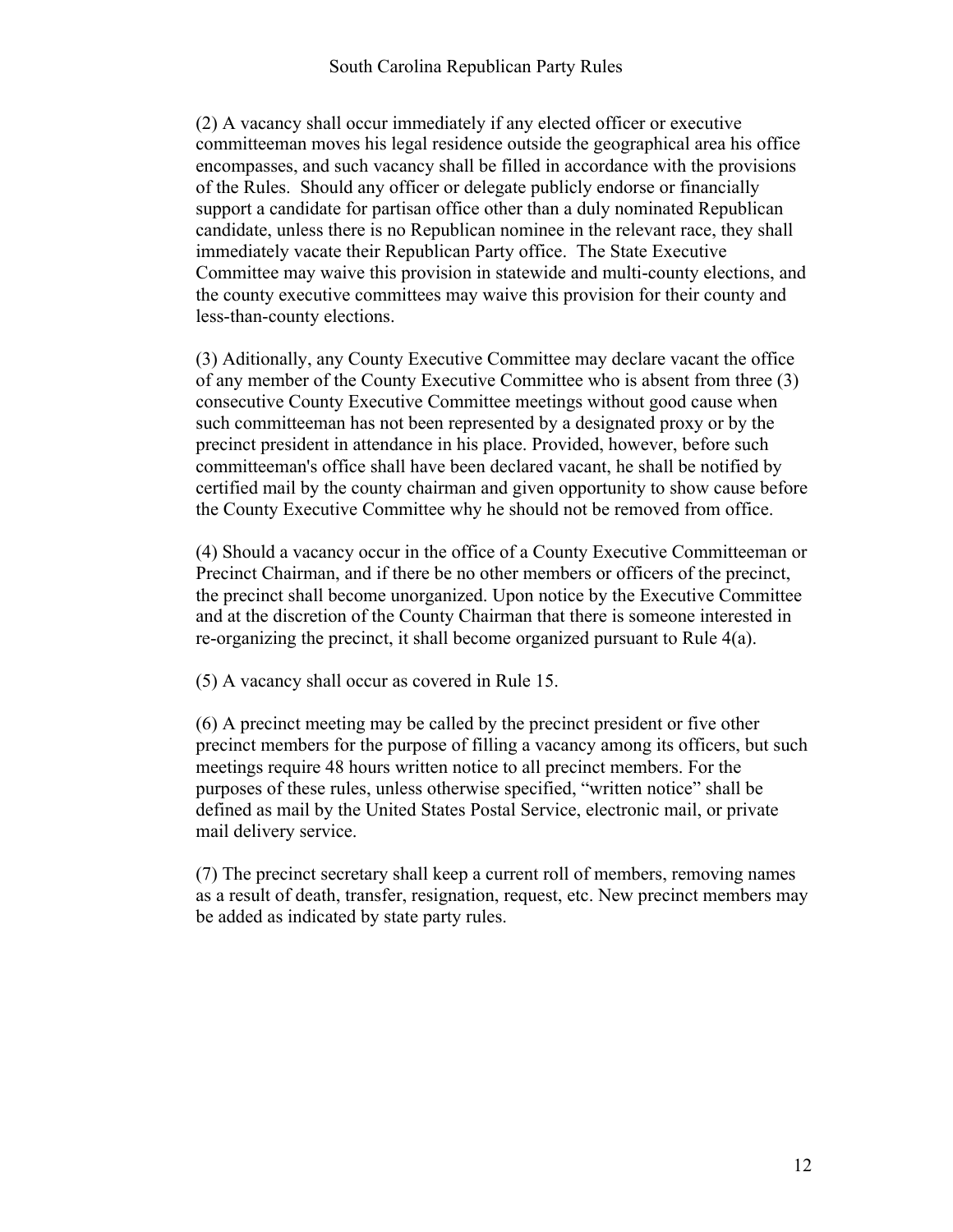## **RULE 5** COUNTY ORGANIZATION

#### (a) Initial Organization

(1) Initial organization of a county organization in a county not having a county party organization which is recognized by the State Executive Committee shall be in accordance with instructions and procedures as the State Chairman may direct. Such counties may be organized at any time.

#### (b) County Convention

(1) In every non-general election year, the County Convention shall be called by the County Executive Committee in each county having an organization recognized by the State Executive Committee. The convention shall be held during the month of April, no less than 14 days following precinct reorganization meetings, and the specific date, time and location of the convention shall be set by the County Executive Committee. A notice shall be caused to be published by the County Executive Committee once a week for two consecutive weeks, not more than three nor less than two weeks before the actual day of the convention in a newspaper having general circulation in the county. The list of delegates certified by the president and secretary of each precinct shall constitute the temporary roll of the County Convention (7-9-70).

#### (c) Convention Proceedings

In all county conventions, business shall be conducted as follows:

(1) The meeting shall be called to order by the county chairman, or vice-chairman if the chairman is not present. (7-9-80)

(2) A temporary convention president, a temporary secretary and a committee on credentials for the purpose of organizing shall be elected. (7-9-80)

(3) The credentials committee shall make its report to the county convention body; and any appeals regarding the credentials committee's report shall be made by way of amendment to the county convention (7-9-80). Further appeals may be made to the State Executive Committee at its next meeting thereafter, and if necessary, to the next regular state convention meeting.

(4) When organized, a permanent convention president, secretary, and treasurer shall be elected. It shall also elect the county chairman, county vice-chairman (preferably of the opposite sex), a state executive committeeman, (7-9-80), and other such officers as the convention deems necessary, who shall serve for a term of two (2) years or until their successors are elected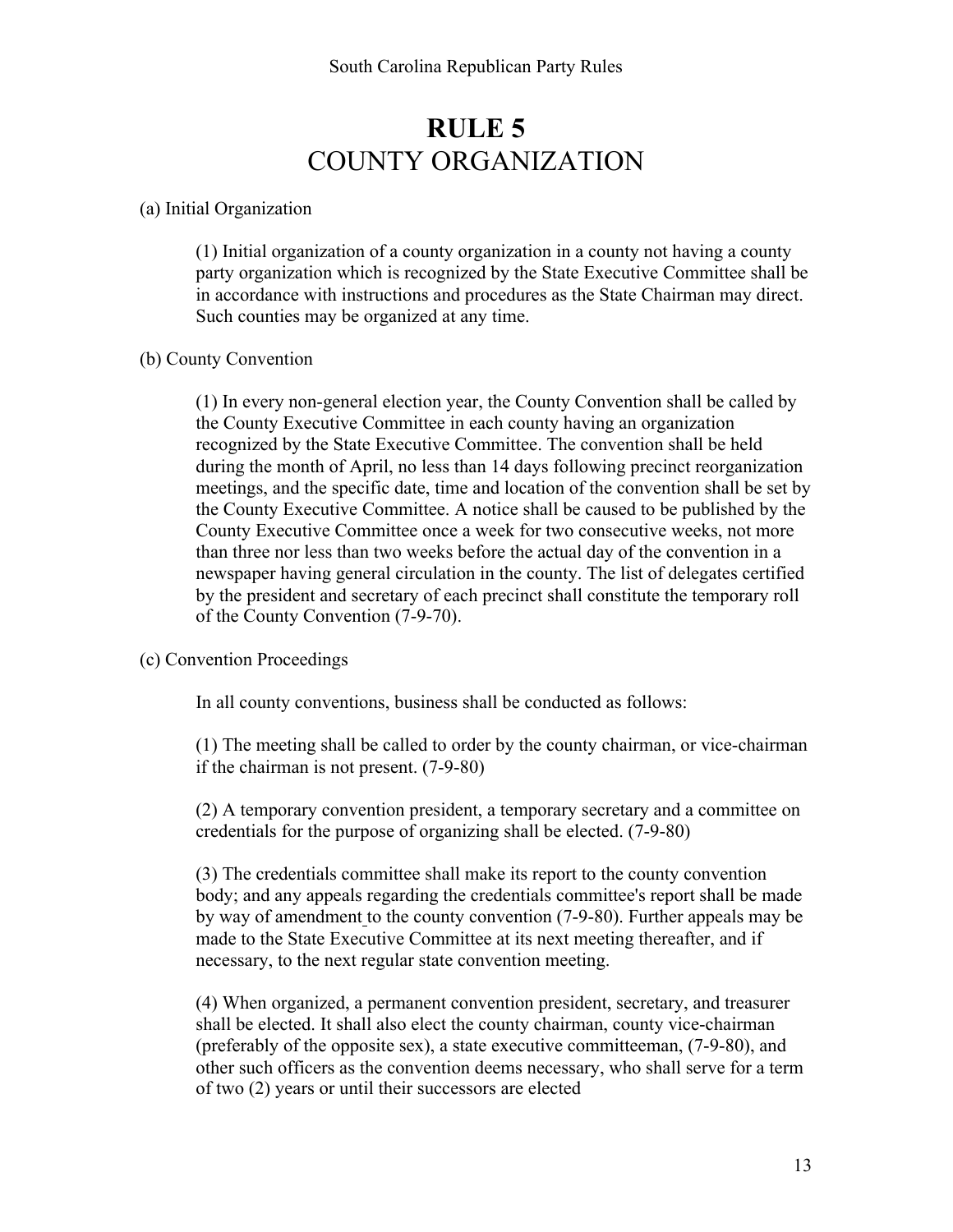(5) It shall also elect delegates to the district and State Convention. One delegate shall be elected for each six thousand residents in the county or majority fraction thereof, according to the latest official United States Census, plus two additional delegates. Double the number of delegates may be elected in which case each delegate shall have one-half vote. An equal number of alternates may also be elected (7-9-80). Should the county convention desire to designate the order of alternates who might fill vacancies, it may do so. Where no order of alternates is designated, the order in which the names are submitted to the state party shall be deemed the order of succession. The convention shall designate one of its delegates as a member of the state credentials committee.

(6) If a county is divided between two or more congressional districts, the number of state convention delegates to which such county shall be entitled shall be apportioned among the district as nearly as possible based on the population residing in each congressional district as a percentage of the entire population of the county at the last decennial census. Each State Convention delegate elected to attend a Congressional District Convention shall be a resident of the congressional district the person is elected to represent and shall be elected only by those County Convention delegates who are residents of the same congressional district.

(7) A list certified by the convention secretary and signed by the convention president and/or county chairman, of all officers, delegates, and alternates elected by the county convention shall be forwarded by the county chairman or convention secretary to the State Chairman and a copy to the district chairman not later than five (5) days following the county convention. Such list also shall include the name of the delegate chosen to serve on the credentials committee.

(8) The county convention shall be recessed in non-general election years and may be reconvened in the following general election year, during the month set by the state committee, to conduct such business, as it deems advisable, including nomination of candidates.

#### (d) County Executive Committee

(1) The precincts in each county shall be held together and operated under the control of a County Executive Committee, which shall consist of one (1) committeeman from each precinct elected by the precinct. The county executive committee, when elected, shall by majority vote elect its own officers, except those who were elected by the county convention per party rules. Appointed officers need not be executive committeemen. An officer of the County Executive Committee who is not an executive committeeman shall not be entitled to vote on any question. The county chairman may vote only in case of a tie vote. (2) The state executive committeeman from the county shall also be an officer of the County Executive Committee and shall be entitled to vote on any question..

(3) The tenure of office of the county committeeman shall be until the convening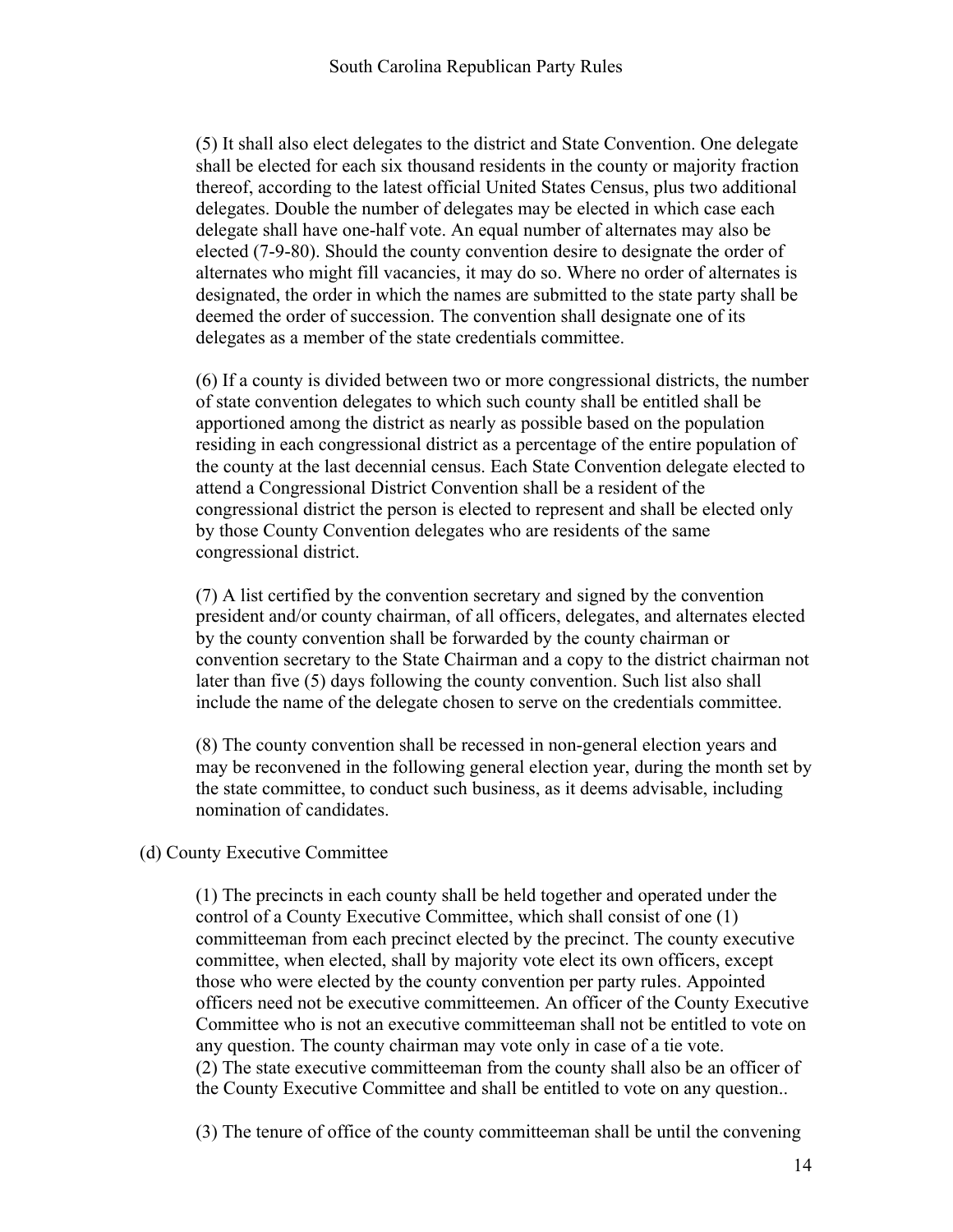of the county convention in each non-general election year.

(4) The secretary of the County Executive Committee shall keep such record of the committee's meetings as the committee may direct. Any written record that is kept shall be in duplicate, one copy for the chairman and one copy to be retained by the secretary.

(5) The County Executive Committee shall meet at the call of the chairman, any three committeemen, or by ten percent of the Committee's membership, whichever is greater, at such time and place as he or they shall appoint, but no meeting shall be held without each member of the committee having been given at least twenty-four (24) hours written notice thereof. The County Executive Committee may also meet and act by telephone conference upon twenty-four (24) hours written notice. For the purposes of these rules, unless otherwise specified, "written notice" shall be defined as mail by the United States Postal Service, electronic mail, or private mail delivery service.

#### (e) Resignations, vacancies

(1) Resignation by any officer shall be submitted in writing to the county chairman and county secretary. Resignation by a county executive committeeman shall also be to the president and secretary of this precinct. Resignation by the state executive committeeman shall be to the county chairman, county secretary and State Chairman and State Secretary.

(2) The County Executive Committee may remove any appointed officer at any time. It may fill any vacancies among its appointed officers.

(3) Should the office of the county chairman, county vice-chairman or State Executive Committeeman become vacant, the County Executive Committee shall fill the vacancy by electing a chairman, vice-chairman or Executive Committeeman, respectively, for the unexpired term. Vacancy in the office of county chairman shall not cause the vice-chairman to succeed to the office of chairman unless elected thereto by the County Executive Committee. Vacancies in these offices that are filled by the County Executive Committee will not cause such officers to be "appointed" officers by the committee, but the same as if elected by the County Convention.

(4) If an elected officer or committeeman becomes disabled and cannot act or serve, or if he abandons his office by refusing to serve, he shall be notified in writing by the county executive committee, upon concurrence of a majority of the entire executive committee, that his office will be declared vacant, effective thirty (30) days from the date of the notice, unless the person gives earlier notice of his resignation or unless, within that time, he resumes the full duties of his office or furnishes a reason acceptable to the county executive committee as to why his office should not be declared vacant.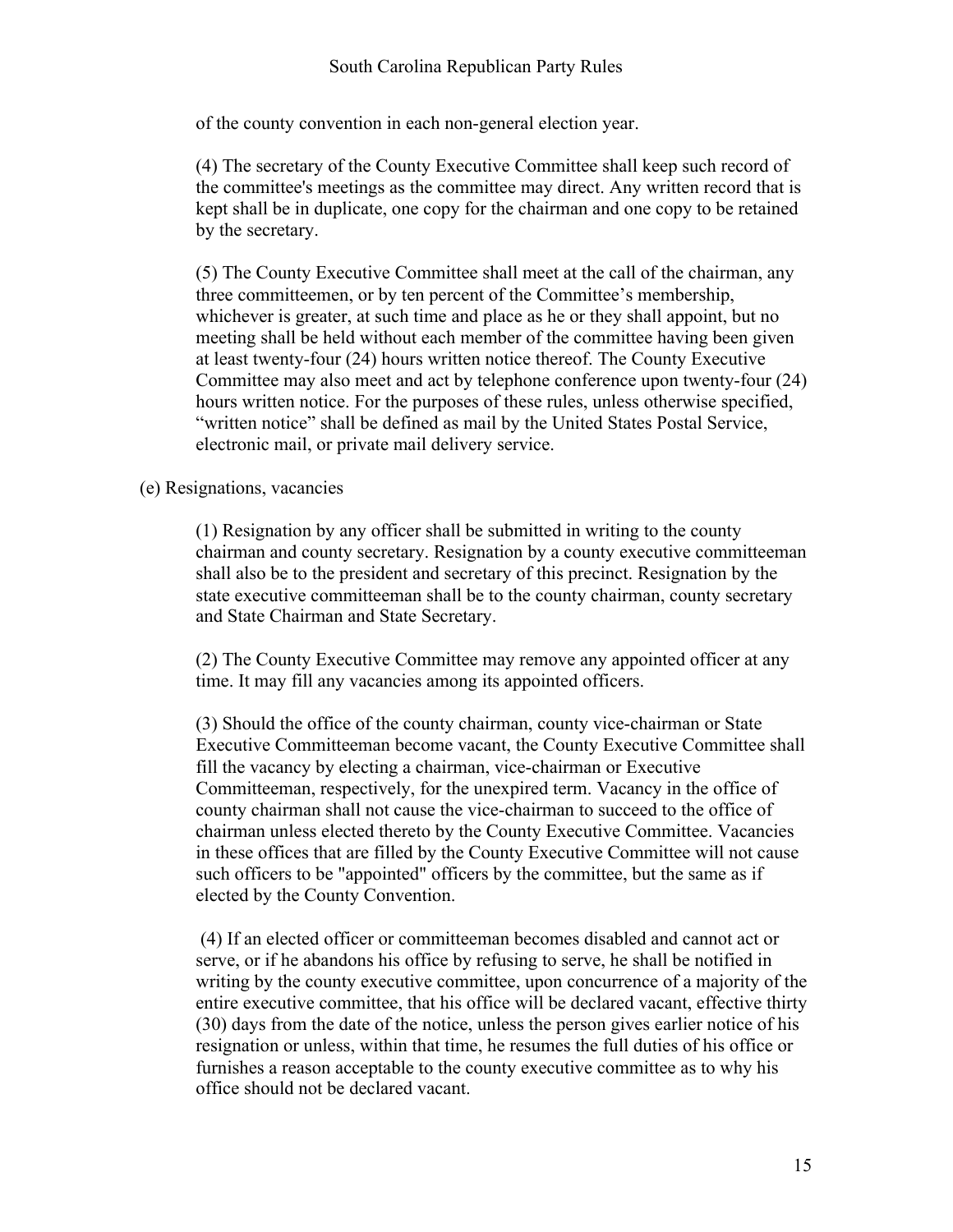(5) Additionally, any County Executive Committee may declare vacant the office of any member of the County Executive Committee who is absent from three (3) consecutive County Executive Committee meetings without good cause when such committeeman has not been represented by a designated proxy (8c) or by the precinct president in a attendance in his place.

Provided, however, before such committeeman's office shall have been declared vacant, he shall be notified by certified mail by the county chairman and given opportunity to show cause before the County Executive Committee why he should not be removed from office. Should any officer or delegate publicly endorse or financially support a candidate for partisan office other than a duly nominated Republican candidate, unless there is no Republican nominee in the relevant race, they shall immediately vacate their Republican Party office. The State Executive Committee may waive this provision in statewide and multicounty elections, and the county executive committees may waive this provision for their county and less-than-county elections.

(6) A vacancy shall occur immediately if any elected officer or county executive committee moves his residence outside the geographical area his offices encompasses, and such vacancy shall be filled in accordance with the provisions of these Rules.

(7) A vacancy shall occur as covered under Rule 15.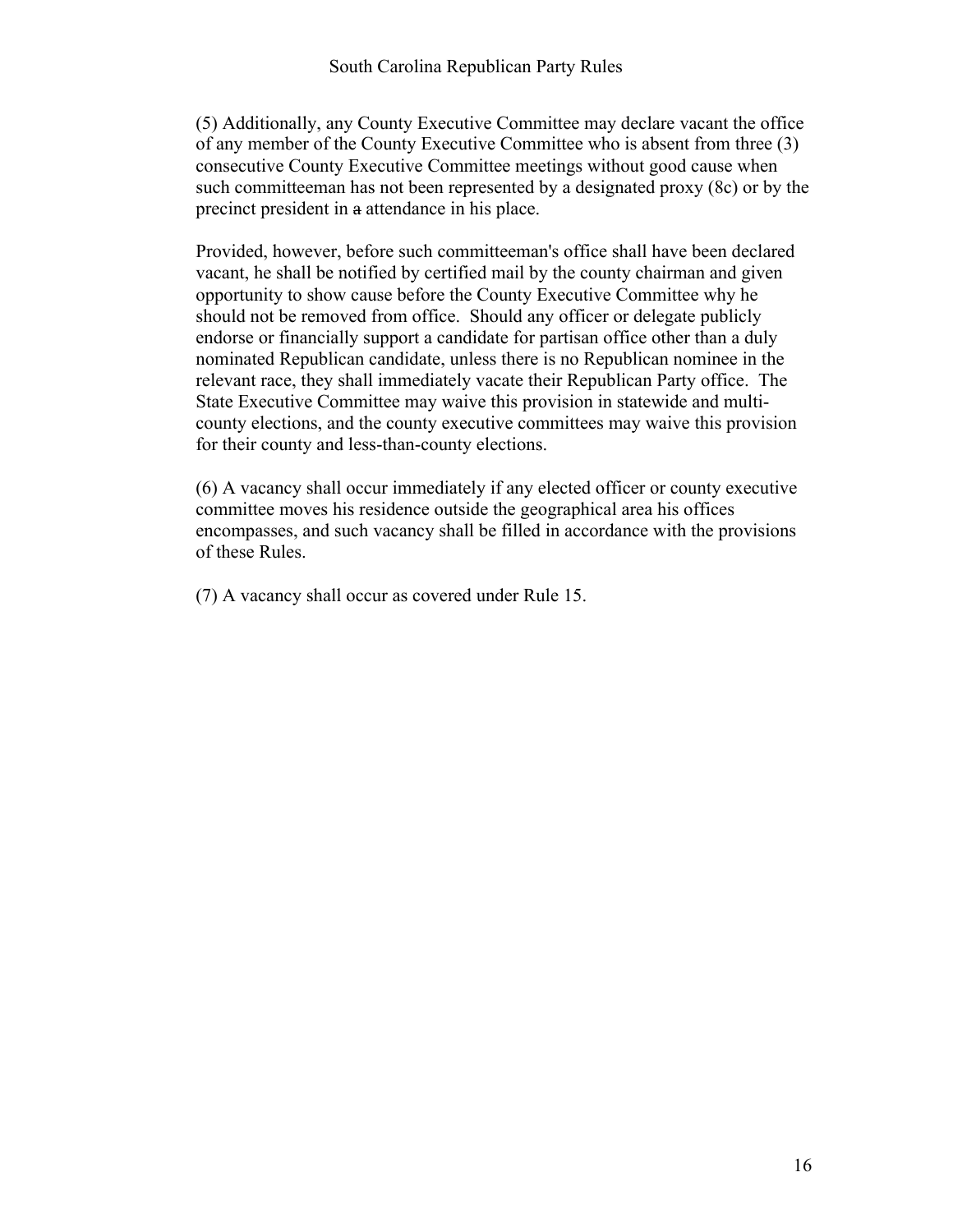## **RULE 6** CONGRESSIONAL DISTRICT ORGANIZATION

#### (a) Initial Organization

(1) Initial establishment of a Congressional District Organization, within such district not having a district organization which is recognized by the State Executive Committee, shall be in accordance with instructions and procedures as the State Chairman may direct. Congressional District Organizations may be organized at any time.

#### (b) Reorganization

(1) In every Presidential election year, Congressional District Conventions shall be called by the Congressional District Executive Committee in each district having an organization recognized by the State Executive Committee. The Congressional District Convention shall be scheduled following the Presidential Preference Primary and no less than five (5) days prior to the State Convention.

(2) Notice of the Congressional District Convention shall be given in writing to all Delegates and Alternates to the State Convention, that have been elected at the County Convention within the district. Notification shall be given as early as possible but at least forty-eight (48) hours prior to the scheduled Congressional District Convention.

#### (c) Congressional District Convention

(1) The chairman of the district, or the vice-chairman if the chairman is not present, shall call the convention to order and preside until the election of a temporary president and temporary secretary.

(2) The credentials committee shall be appointed by the temporary convention president and the temporary convention secretary. Each county delegation shall be entitled to cast either one  $(1)$  vote per delegate, or one-half  $(1/2)$  vote per delegate, as having been instructed by their respective county convention.

(3) The credentials committee shall make its report to the district convention body; and any appeals to this report shall be made by way of amendment to the District Convention body. Further appeals may be made to the State Executive Committee at its next meeting thereafter, and if necessary, to the next regular state convention meeting.

(4) When organized, a permanent convention president, a permanent convention secretary, and such other permanent convention officers as may appear necessary shall be elected.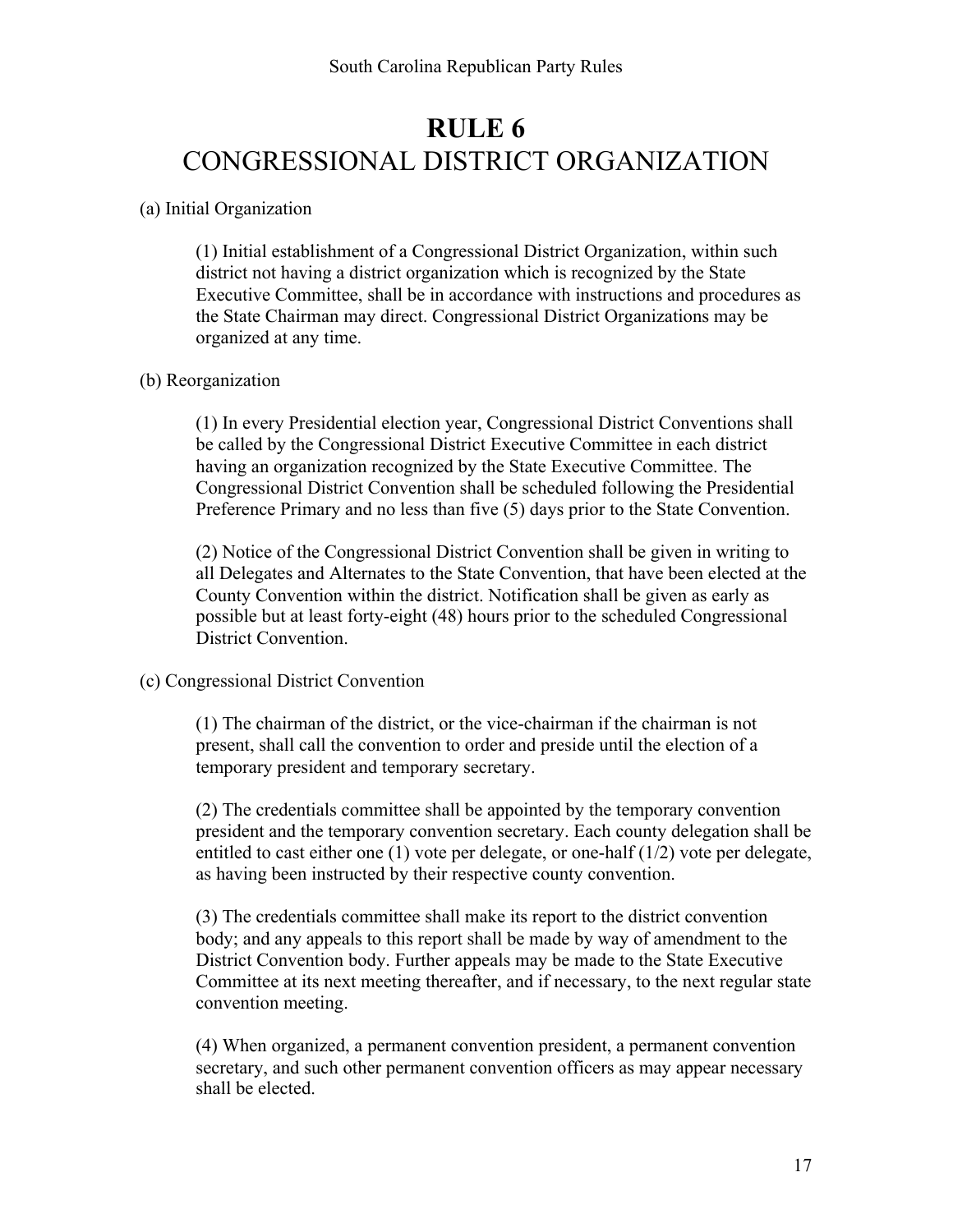(5) The following District Officers shall be elected from the delegates and alternates to the district and state conventions: Chairman, Vice-Chairman, and Secretary. Additional Vice-Chairmen may be elected where the convention so wishes. The District Chairman may appoint such other officers as deemed necessary.

#### (6) Election of National Delegates

a) In every presidential election year, the Congressional District Convention shall elect its quota of delegates and alternates to the National Convention to be held that year and shall submit a list of such delegates and alternates to the State Chairman no later than three (3) days prior to the State Convention. The State Chairman (or their designee) shall also give written notice to each member of the State Executive Committee and each County Chairman of the date, time, and place of the Convention. The State Committee shall include in the call to convention available accommodations convenient to the convention site.

(b) Each candidate for election as such a delegate shall file with and place in the possession of the Congressional District Chairman or his designee before twelve (12) o'clock noon on the seventh (7th) day before the day fixed for the meeting of such Congressional District Convention the proper notice as directed by the State Chairman. The Chairman shall provide such Convention with a list of such candidates. No person shall be eligible to run for Delegate or Alternate to the National Convention who is not a Congressional District Delegate or Alternate to the Congressional District Convention.

(c) The selection of such delegates and alternates shall be made by vote of such Congressional District Convention by ballot upon which shall be listed all such candidates for the office of delegate.

(d) Each delegate to such Congressional District Convention may vote for a number of such candidates not exceeding twice the number of such delegates to be elected by such Convention. Those candidates receiving the most votes shall be elected delegates, and those candidates receiving the next highest number of votes shall be elected alternates.

(e) A record of the vote at each District Convention shall be retained by the District Chairman and a copy thereof sent to the State Chairman at least three (3) days prior to the day fixed for the State Convention. Such record shall consist of a list of the candidates arranged in the order of the number of votes received by them, with the candidate receiving the greatest number ranked first and candidates with fewer votes ranked in descending order of the number of votes received by each in succession. The number of votes received by each candidates also shall be shown on the list. In the case of a tie, the position of the tying candidates on the list shall be determined by drawing lots.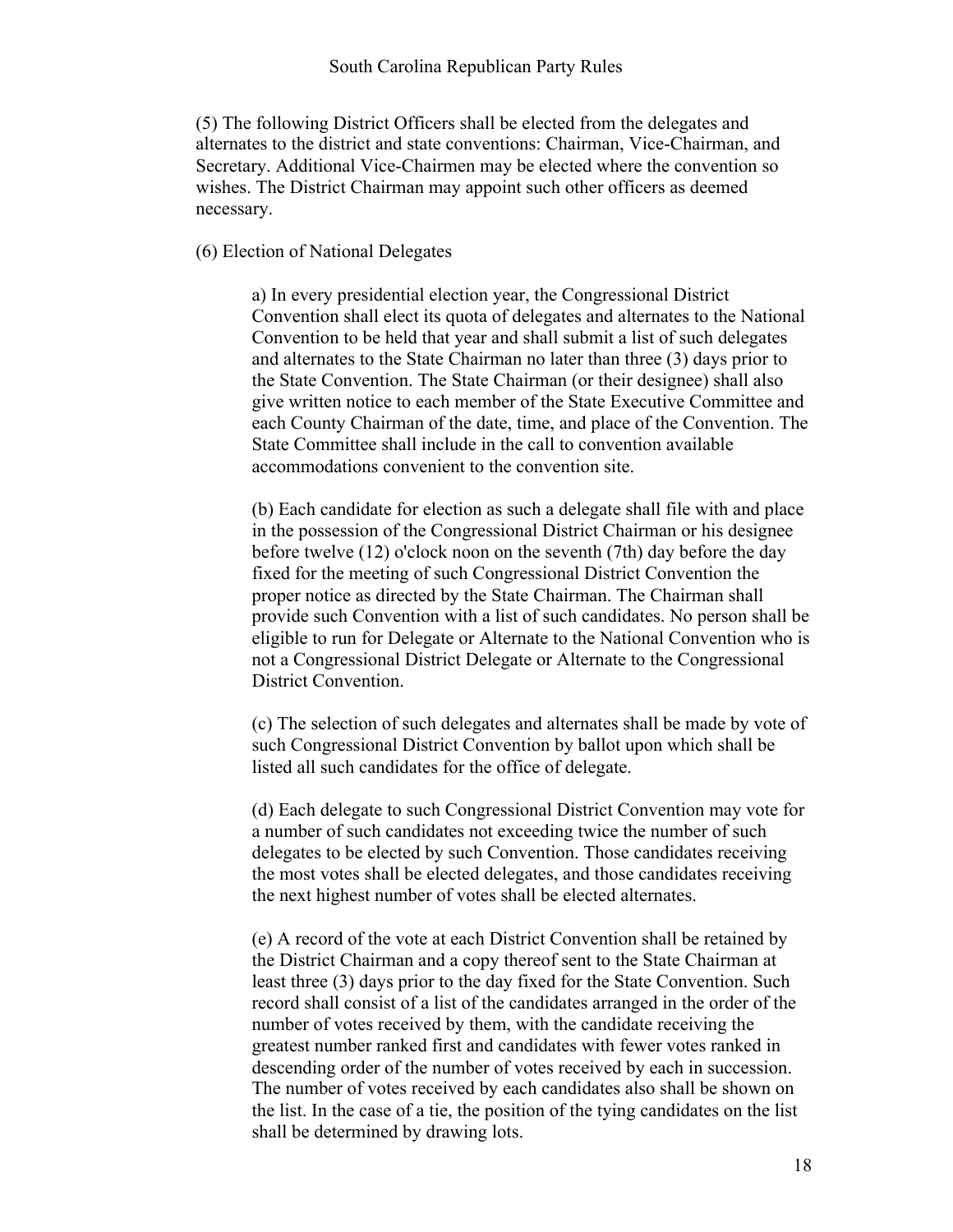(f) In the event a delegate or alternate elected at the Congressional District Convention resigns his position by giving notice in writing to his Congressional District Chairman before the organizational meeting provided for in these Rules to be called of all delegates and alternates elected to the National Convention, the next highest ranked candidate on the record of the vote at the District Convention willing to so serve shall fill such vacancy and his position shall be similarly filled, and the District Chairman shall promptly notify the affected candidates and the State Chairman.

(7) The District Convention may recess until recalled into session by the Convention President or by the District Chairman.

(d) Congressional District Executive Committee

Membership of the Congressional District Executive Committee shall be comprised of:

(1) The officers elected at the District Convention, with voting powers.

(2) Each duly elected County Chairman within the district, with voting powers.

(3) All duly elected State Executive Committeemen within the district, with voting powers.

(4) State Party officers residing in the Congressional District are considered exofficio members of the respective District Executive Committee, with no voting power. District Chairmen must be a delegate and as such cannot be denied a vote.

#### (e) Duties of Congressional District Executive Committee

(1) The Congressional District Executive Committee shall perform such duties as may be required or delegated by the State Executive Committee or by these rulings.

(f) Resignations, Vacancies

(1) Resignations by any officer shall be submitted, in writing, to the District Chairman and to the District Secretary. Resignation of the District Chairman shall be submitted to the district Vice-Chairman, the District Secretary, the State Chairman, and to the State Secretary.

(2) District office vacancies shall be filled by the District Executive Committee.

(3) A vacancy shall occur immediately if any elected officer moves his residence outside the geographical area his offices encompasses, and such vacancy shall be filled in accordance with the provisions of these Rules.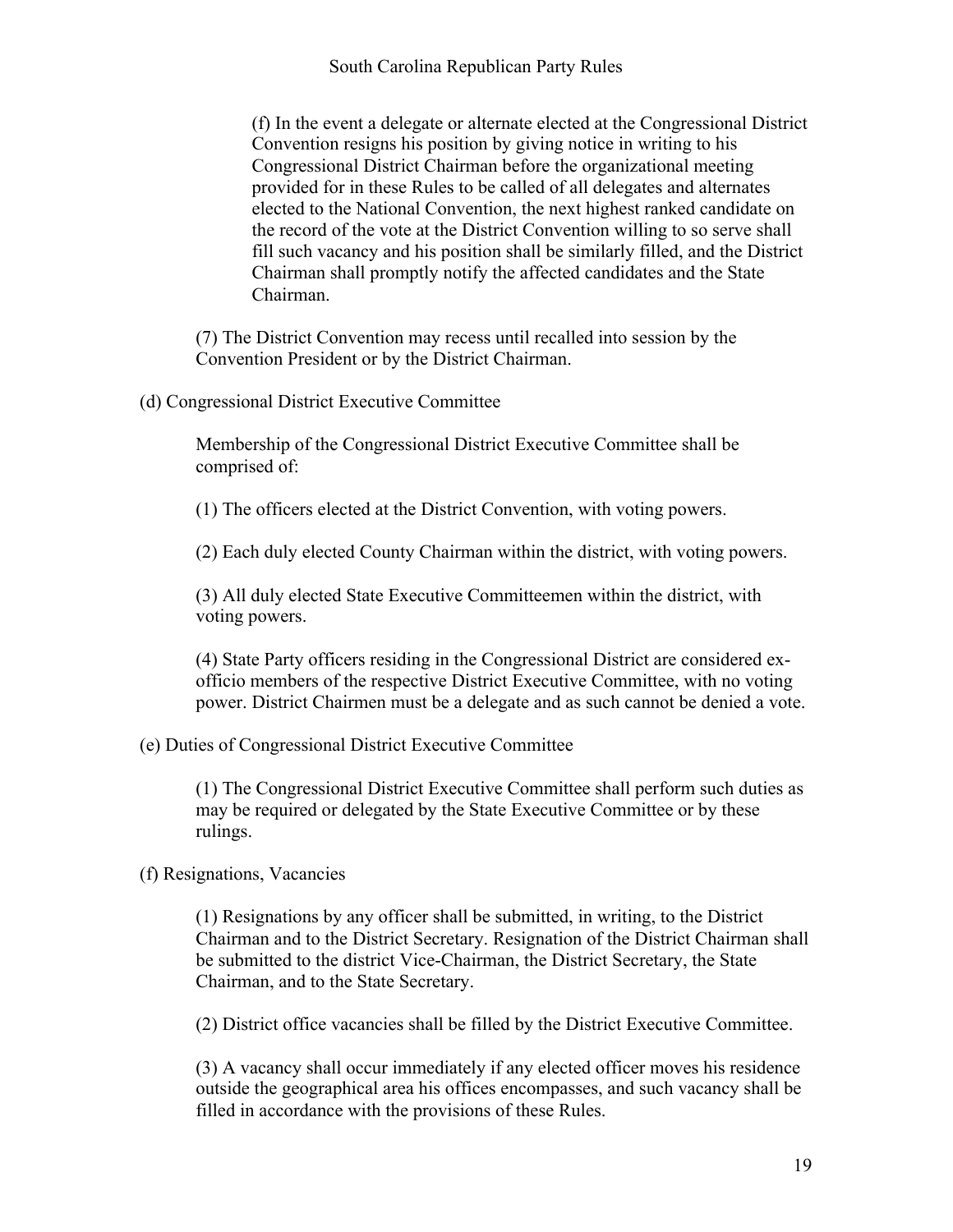(4) A vacancy shall occur as covered under Rule 15.

#### (g) Meetings

(1) The Congressional District Executive Committee shall meet at the call of the Chairman or any five (5) members thereof at such time and place as he or they may appoint. No meeting shall be held without each member of the committee having been given at least twenty-four (24) hours written notice thereof. The Congressional District Executive Committee may also meet and act by telephone conference upon twenty-four (24) hours written notice. For the purposes of these rules, unless otherwise specified, "written notice" shall be defined as mail by the United States Postal Service, electronic mail, or private mail delivery service.

#### (h) Proxies

(1) Any member of the district committee may issue a proxy to the District Secretary for any meeting of the District Committee provided this issuance is in compliance with existing Party regulations.

#### (i) Congressional District Chairman

(1) Congressional District Chairmen may attend and participate in all State Executive Committee meetings in a non-voting capacity.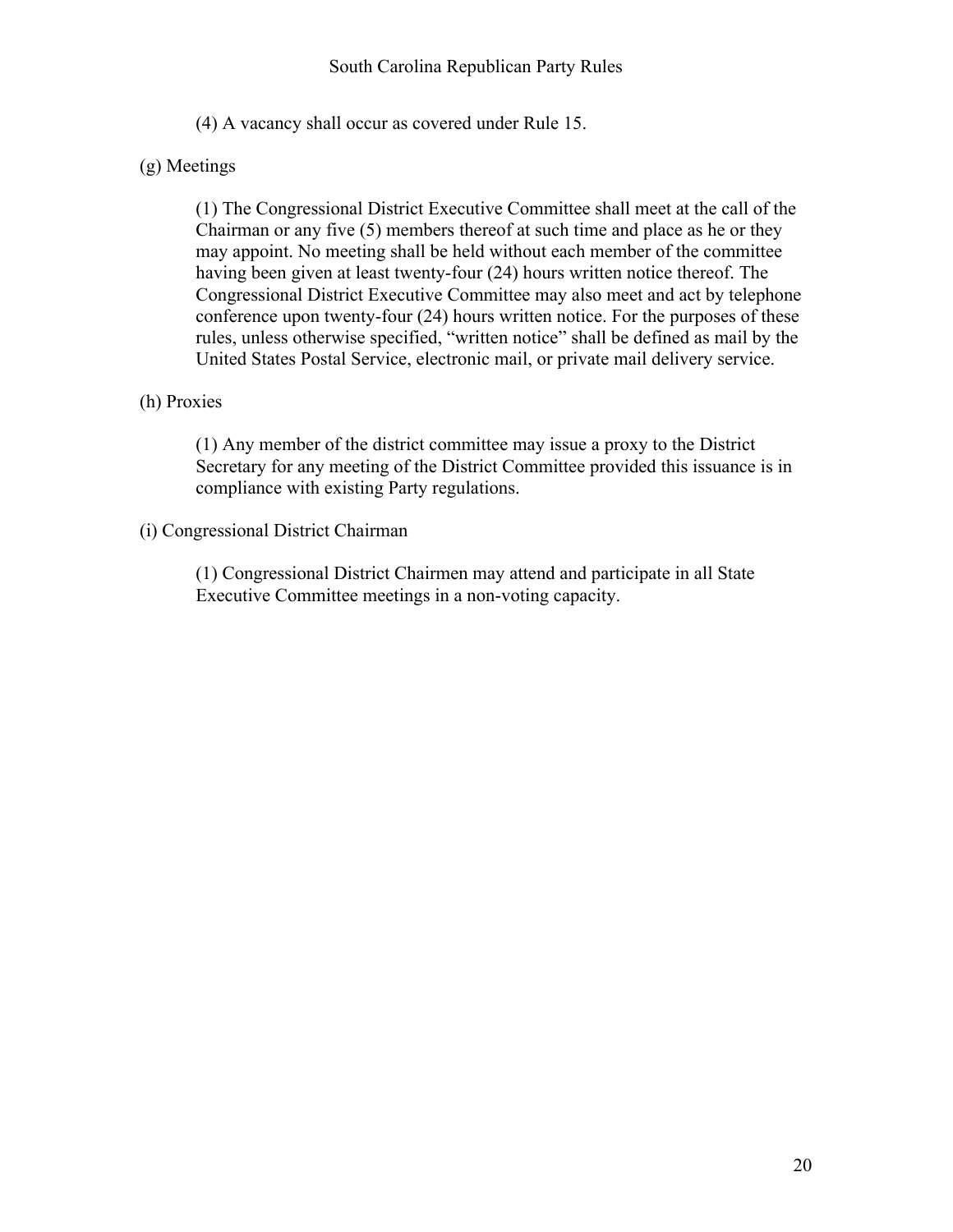### **RULE 7** STATE ORGANIZATION

#### (a) State Convention

(1) The state convention shall meet at a location in this state determined by the state committee to have adequate facilities during the month of May of every nongeneral election year on a day and at a time fixed by the state committee and announced publicly at least ten days before the meeting. In presidential election years, that state convention shall be held after the presidential preference primary and no less than five (5) days following the Congressional district conventions. The State Chairman shall also give written notice to each member of the State Executive Committee and each County Chairman of the date, time, and place of the Convention. The State Committee shall include in the call to convention available accommodations convenient to the convention site.

(2) The State Convention shall be comprised of delegates elected by the County Convention, each county to be entitled to one delegate for every 6,000 residents in the county or major fraction thereof, according to the latest United States Census, plus two additional delegates, unless a County Convention has elected double the number of delegates, in which event all such one-half (1/2) vote delegates shall be seated. Any county delegation may change its votes from half votes to whole votes one time only upon recess of the State Convention which lasts 48 hours or longer. At the time the county delegation votes to go to whole votes, said delegates shall elect from the one-half vote delegates those individuals who are to serve as whole vote delegates. The remaining former one-half vote delegates will then become alternates, who will fill any vacancies in the delegation, prior to any of the original alternates. Each county delegation to a State Convention may fill any vacancies therein, first from among elected alternates, in order designated, if any, by the County Convention and thereafter from any delegates to the County Convention. Each county delegation to the State Convention shall have as its spokesman or chairman the county chairman or vice-chairman if that person is among the elected delegates; otherwise, the delegation shall elect its own chairman or spokesman. (7-9-100)

(3) The credentials committee of the State Convention shall be comprised of one (1) delegate from each county elected to the state credentials committee by the county conventions. Should the duly elected county delegate to the state credentials committee fail to attend and serve on said committee, the county chairman has authority to serve, and in the absence of both the delegate and the county chairman, the state executive committeeman has authority to serve. The State Chairman shall call the members of the credentials committee to meet in Columbia on the day before the convening of the state convention. The State Chairman shall give written notice of the time, date and place of the meeting. At the meeting the credentials committee shall organize, electing one of its members as chairman and one as secretary, and shall proceed to examine and certify or reject the credentials of each county in alphabetical sequence. In case of a contest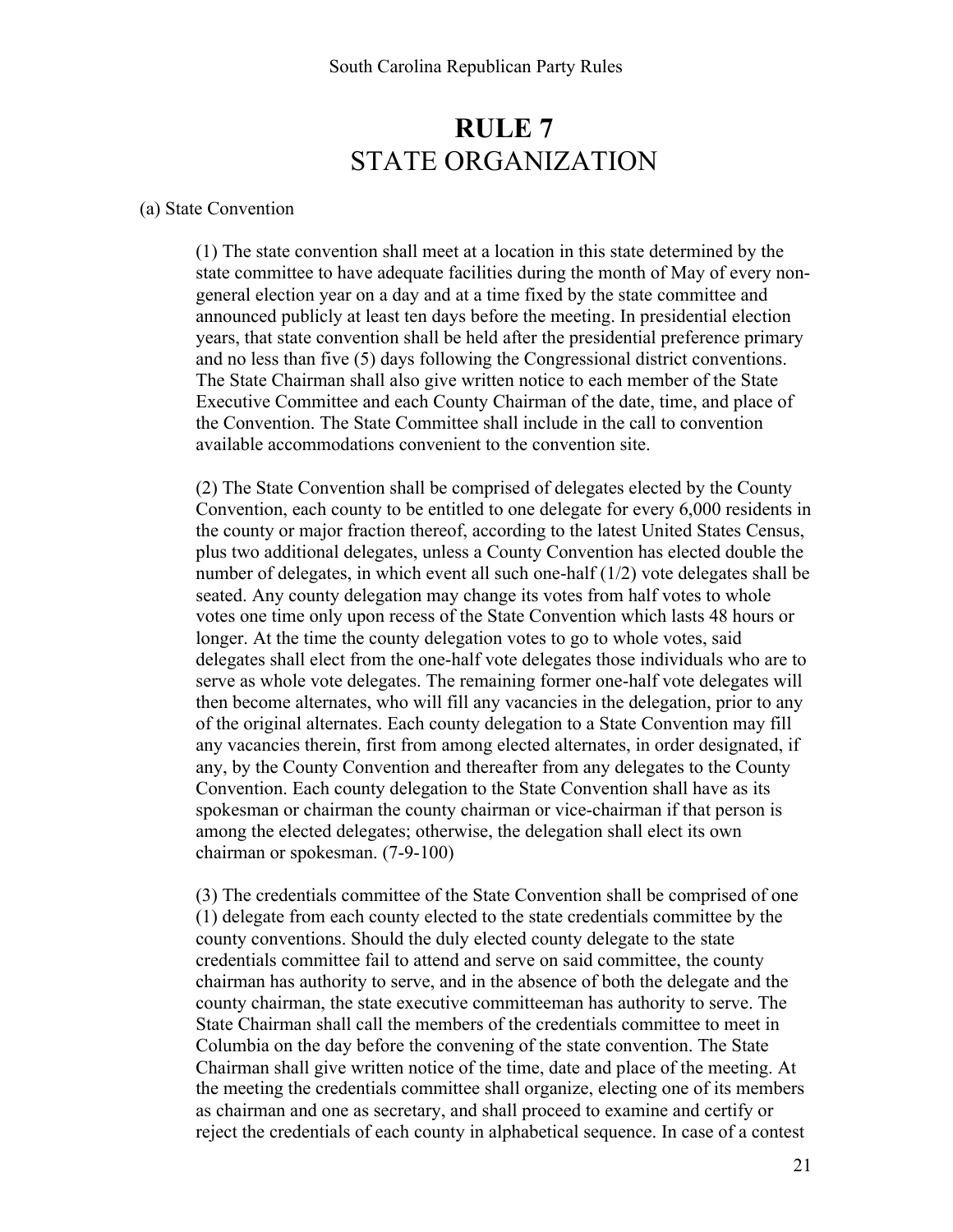as to the election of delegates by any county, the county chairman shall notify the State Chairman of such contest at the time the report of the county convention is made to the State Chairman furnishing the names and addresses of all persons claiming to be delegates to the state convention. The credentials committee shall not seat any delegate to the credentials committee from a county where there is a contest until and unless the committee first determines the rights of a properly designated delegate to a seat on the credentials committee meeting. The county chairman of the county in which the contest may arise shall notify all contestants of the time, date and place of the credentials committee meeting. The credentials committee shall hear and determine such contest or contests in such manner as it shall decide upon. It shall report its findings and recommendations to the State Convention through its chairman or secretary as soon as the temporary organization of the convention is elected. Any person aggrieved by the report of the credentials committee may appeal to the state convention body if he is a delegate to the convention, or if he would be a delegate but for the report of the credentials committee. Any member or members of the credentials committee may make a minority report if desired unless three-fourths (3/4) of the delegates to the convention vote not to receive a minority report.

#### (b) Convention Proceedings

In all state conventions business shall be conducted as follows:

(1) The meeting shall be called to order by the State Chairman or vice-chairman if the chairman is not present. (7-9-100)

(2) A temporary convention president and a temporary convention secretary shall be elected. (7-9-100)

(3) The credentials committee shall make its report and any appeal from the credentials committee's report shall be made to the convention body.

(4) When organized, a permanent convention president, two secretaries, one or more vice-presidents, a treasurer, and such other convention officers as may be desired shall be elected.

(5) The State Convention shall elect the State Chairman and the state first vicechairman (7-9-90). The State Convention may also elect a second vice-chairman and third vice-chairman whose duties will be determined by the State Executive Committee.

(6) The State Convention shall be recessed in non-general election years and may be reconvened in the following general election year at the time set by the State Executive Committee to conduct such business as it deems advisable, including nomination of candidates. In presidential election years, the State Convention shall be re-convened to elect a national committeeman and national committeewoman and to elect at-large delegates and alternates to the National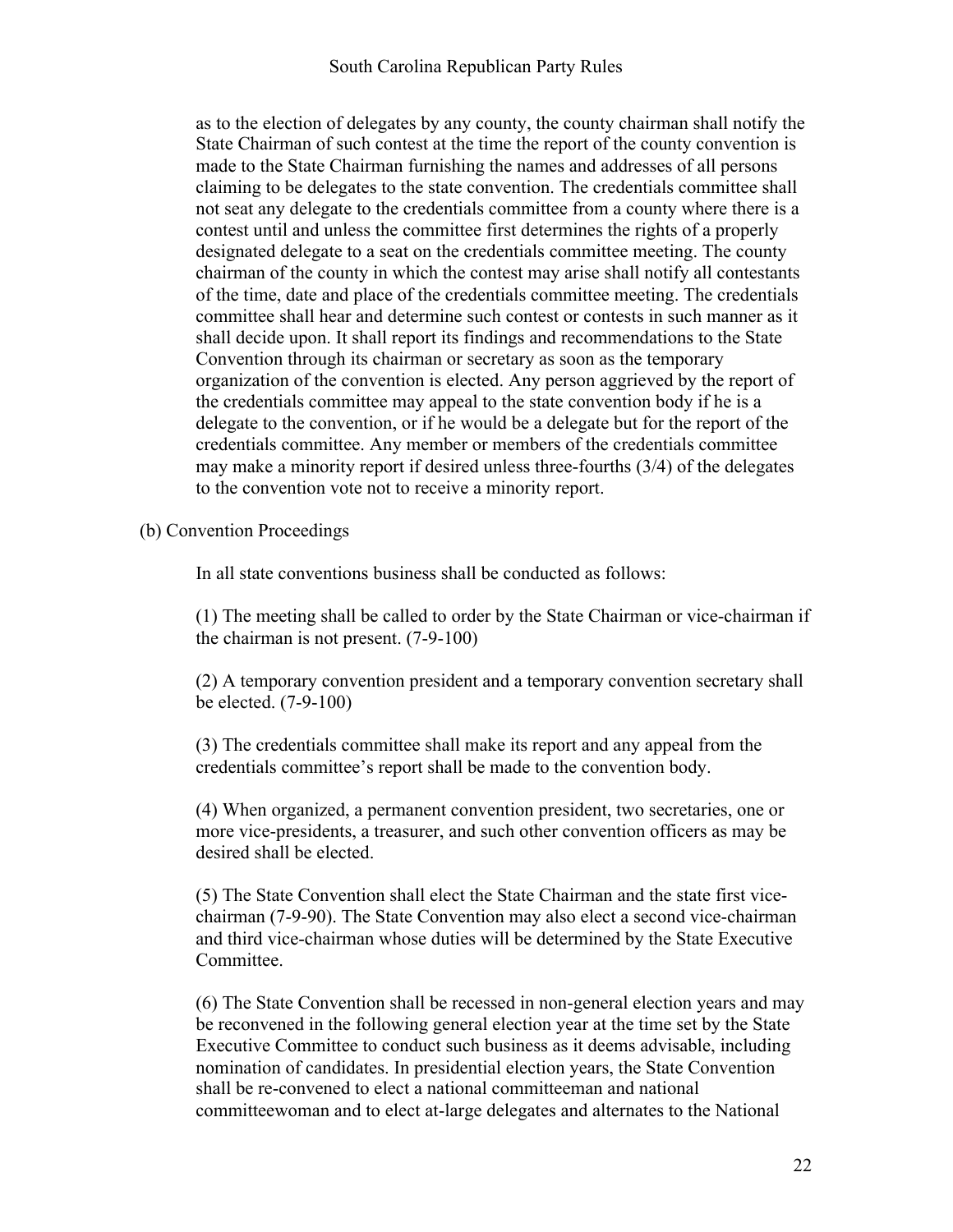Convention. The State Convention may instruct its delegates and alternates to a national convention as to any matters it deems necessary.

(7) Election of Delegates to National Convention

(a) No person shall be allowed to run for Delegate-at-large or Alternate-atlarge to the National Convention who is not a state delegate or alternate to the state convention. Each candidate for election as such Delegate-at-large shall file with and place in the possession of the State Chairman before twelve (12) o'clock noon on the seventh day before the day fixed for the meeting of the state convention the proper notice as directed by the State Chairman. The State Chairman shall provide such convention with a list of such candidates.

(b) No person elected at a congressional district convention to be a delegate or alternate shall be eligible to be a candidate for selection as a delegate or alternate to be voted for at a state convention unless such person has filed and placed in possession of his congressional district chairman or his designee by twelve (12) o'clock on the third (3rd) day before the day fixed for the meeting of the state convention a written notice of his resignation as such delegate or alternate from such congressional district.

(c) The election of such delegates-at-large and alternates-at-large shall be made by vote of the state convention by ballot upon which shall be listed all such candidates for the office of delegate-at-large.

(d) Each delegate to the state convention may vote for a number of such candidates not exceeding twice the number of such delegates-at-large to be elected by the state convention. Those candidates receiving the most votes shall be elected delegates-at-large, and those candidates receiving next highest number of votes shall be elected alternates-at-large.

(e) A record of the vote at the convention shall be retained by the State Chairman. Such record shall consist of a list of the candidates arranged in the order of the number of votes received by them, with the candidate receiving the greatest number ranked first, and candidates with fewer votes ranked in descending order of the number of votes received by each in succession. The number of votes received by each candidate also shall be shown on said list. In the case of a tie, the position of the tying candidates on the list shall be determined by drawing lots.

(f) In the event a delegate-at-large or alternate-at-large elected at the state convention resigns his position by giving notice in writing to the State Chairman before the organizational meeting provided for in these rules to be called of all delegates and alternates elected to the national convention, the next highest ranked candidate on the record of the vote at the State Convention willing to serve shall fill such vacancy and his position shall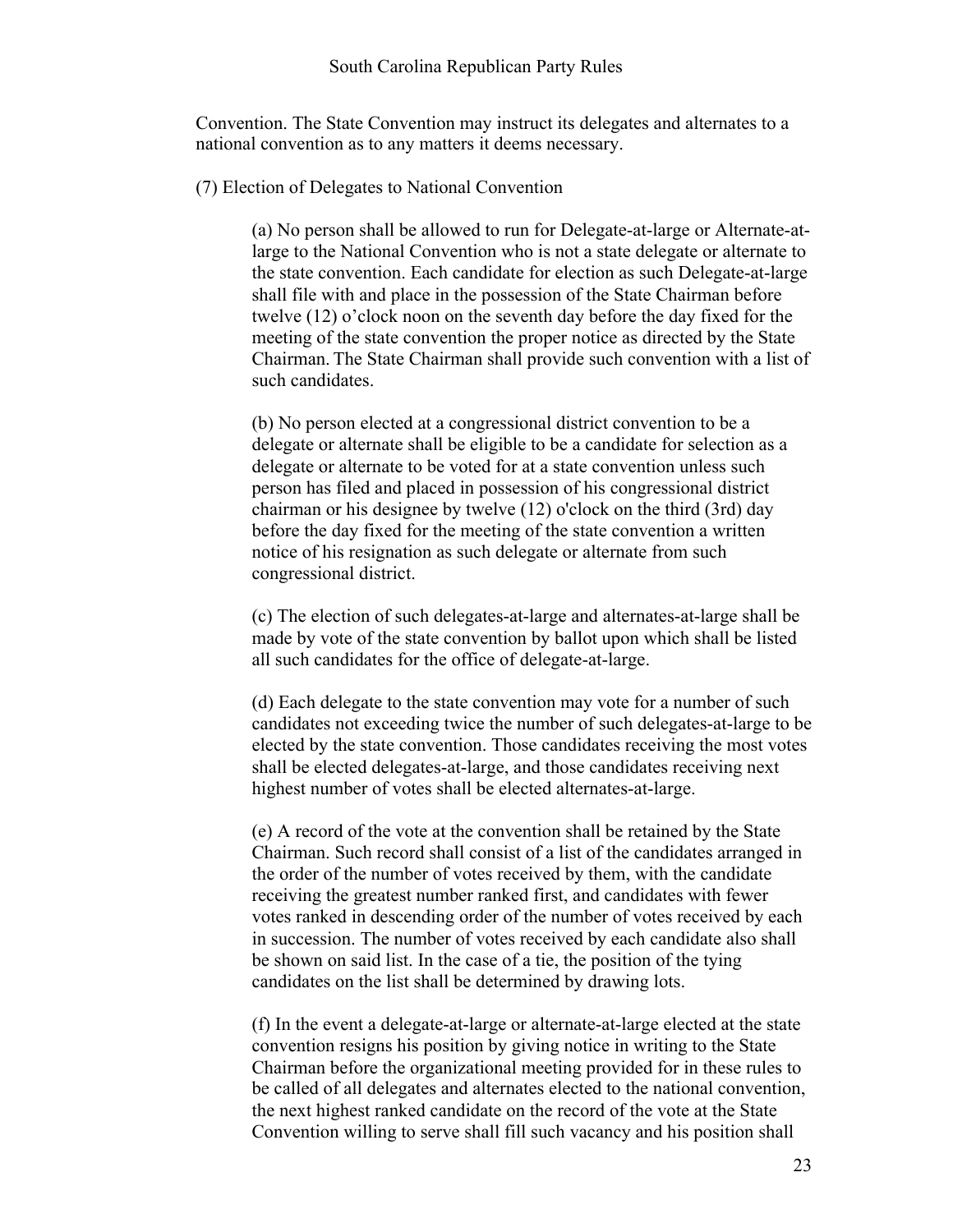#### South Carolina Republican Party Rules

be similarly filled, and the State Chairman shall promptly notify the affected candidates.

(g) Within (4) four weeks after the election of the delegates and alternates, it shall be the responsibility of the State Chairman of the South Carolina Republican Party to call a meeting of all delegates and alternates elected to the National Convention for the purpose of organizing the delegation. At this time, acting under the leadership of the State Chairman, the delegates shall proceed to elect a delegation chairman, a delegation vice-chairman, and a delegation secretary. At this point in time, the National Convention delegation becomes a body unto itself and shall be governed by its own actions not inconsistent with the rules of the Republican National Convention.

(h) In the event one or more delegates-at-large or alternates-at-large cannot attend the national convention, and such fact is made known by the delegate in writing to the chairman of the delegation, all candidates lower on the convention-vote record shall be considered elected to the office which their new position on the convention-vote record has entitled them. Once the credentials committee adopts the official roll at the convention, vacancies shall be filled in numerical order as provided in these rules.

(i) In a national convention, in the absence of any delegate-at-large, his place shall be filled from alternates in the following order: Alternate-atlarge in the order listed; district alternates in the assigned order of districts (said order having been determined prior to the opening of the convention by lot at a caucus attended by the highest ranking member from each district) and in the order listed within districts.

(j) In the absence of a delegate from any congressional district, his place shall be taken by an alternate in the following order: alternates from the same district in the order listed; alternates-at-large in the order listed; district alternates from other districts in numerical order and in the order named within the districts. Provided further, however, that with the written notice to the chairman of the delegation, any delegate-at-large, already present at the national convention, shall select any alternate-at-large to represent him in his temporary absence, which shall not exceed one convention session in each instance, and any district delegate, already present at the convention, may select a district alternate from the same district to represent him, his temporary absence not to exceed one convention session in each instance.

(8) No resolutions or platform changes shall be considered by the State Convention that shall not have received the prior approval of at least one county convention, the State Executive Committee, or a Platform and Resolutions committee appointed by the State Executive Committee. This rule shall not be subject to suspension or amendment by any vote of a state convention to permit or facilitate debate on any resolution during that Convention.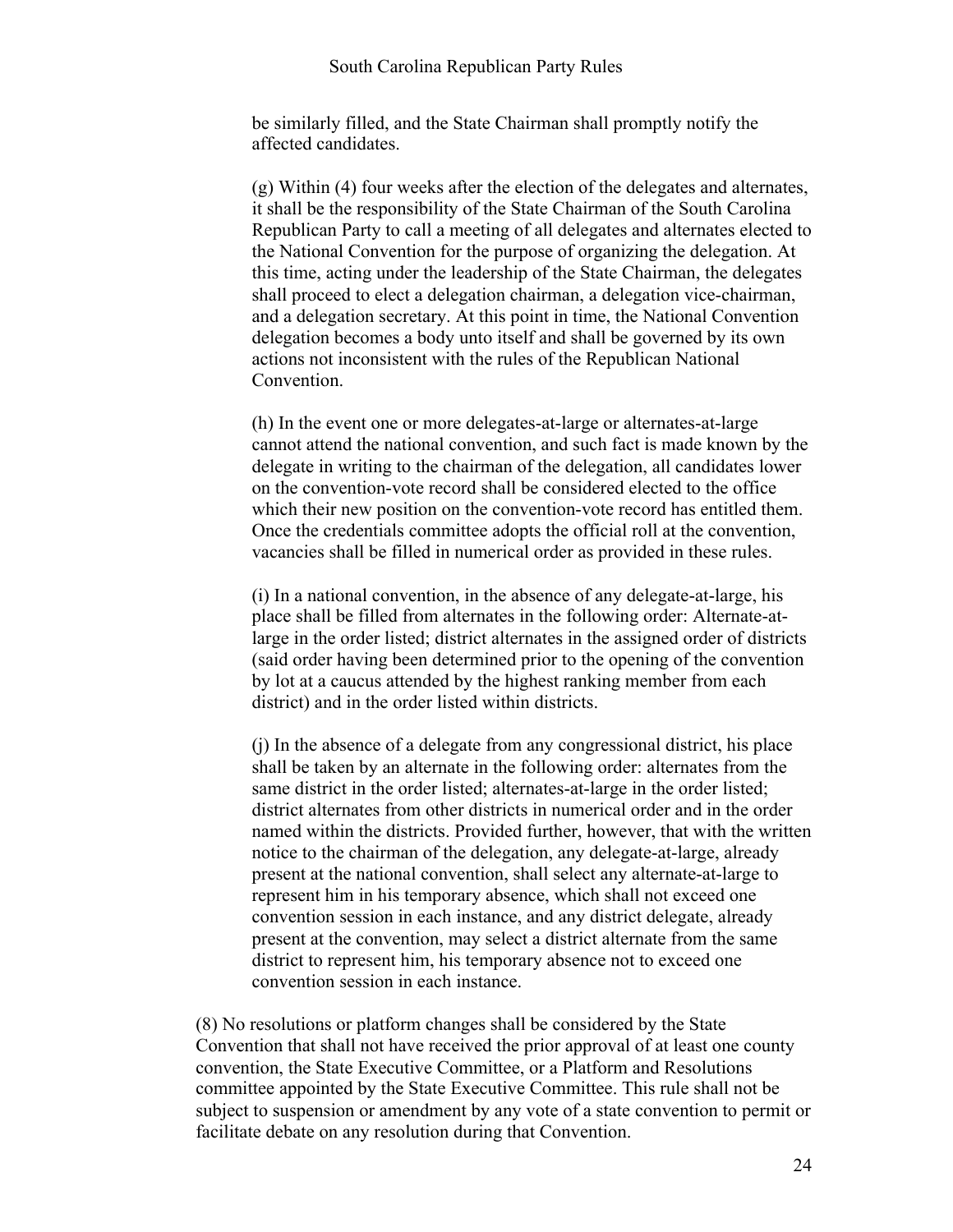#### (c) State Executive Committee

(1) The Republican State Executive Committee shall have the general management of the State Republican Party, subject to direction from the State Convention. The members of the state executive committee shall be elected by the county conventions. The committee shall choose its own officers except the State Chairman and state vice-chairman who shall be elected by the state convention. Appointed officers need not be committeemen, but an officer of the state committee who is not a committeeman shall not be entitled to vote. The district chairmen and vice-chairmen and State Chairman of official Republican auxiliaries shall be ex-officio members of the state committee. Voting members of the state executive committee shall be the state committeeman from each county, the national committeeman, the national committeewoman, president of the state Federation of Republican Women, the state first vice-chairman when not presiding (and when presiding, only in case of a tie vote, as the State Chairman) only in case of a tie vote) (7-9-90): provided, however, that voting members may be represented by proxy in accordance with Rule 8 herein.

(2) The tenure of office of a state committeeman shall be for two (2) years from the time of his election or until his successor has been elected (7-9-90).

(3) The state executive committee shall be considered a continuing body and its established rules of operative procedure and organization established pursuant to these rules or pursuant to applicable law shall continue in force until changed by affirmative action of the Committee in conformity with these rules or applicable law.

(4) The state secretary shall forward the original minutes of the state executive committee meetings and the originals of other documents to the State Chairman and shall keep a copy for his files. The state secretary shall deliver all records to his successor or else furnish his successor with certified copies of all records.

(5) The state committee shall meet at the call of the chairman or any five (5) members thereof at such time and place as he or they may appoint (7-9-90). No meeting shall be held without each member of the committee having been given at least twenty-four (24) hours written notice thereof. The State Executive Committee may also meet and act by telephone conference upon twenty-four (24) hours written notice. For the purposes of these rules, unless otherwise specified, "written notice" shall be defined as mail by the United States Postal Service, electronic mail, or private mail delivery service. In no event shall the State Executive Committee meet less than once per calendar quarter.

(6) The State Chairman with the approval of the State Executive Committee may appoint such committees, other than the credentials committee, as he deems necessary for the proper and efficient functioning of the Party.

(7) The annual budget for the South Carolina Republican Party shall be approved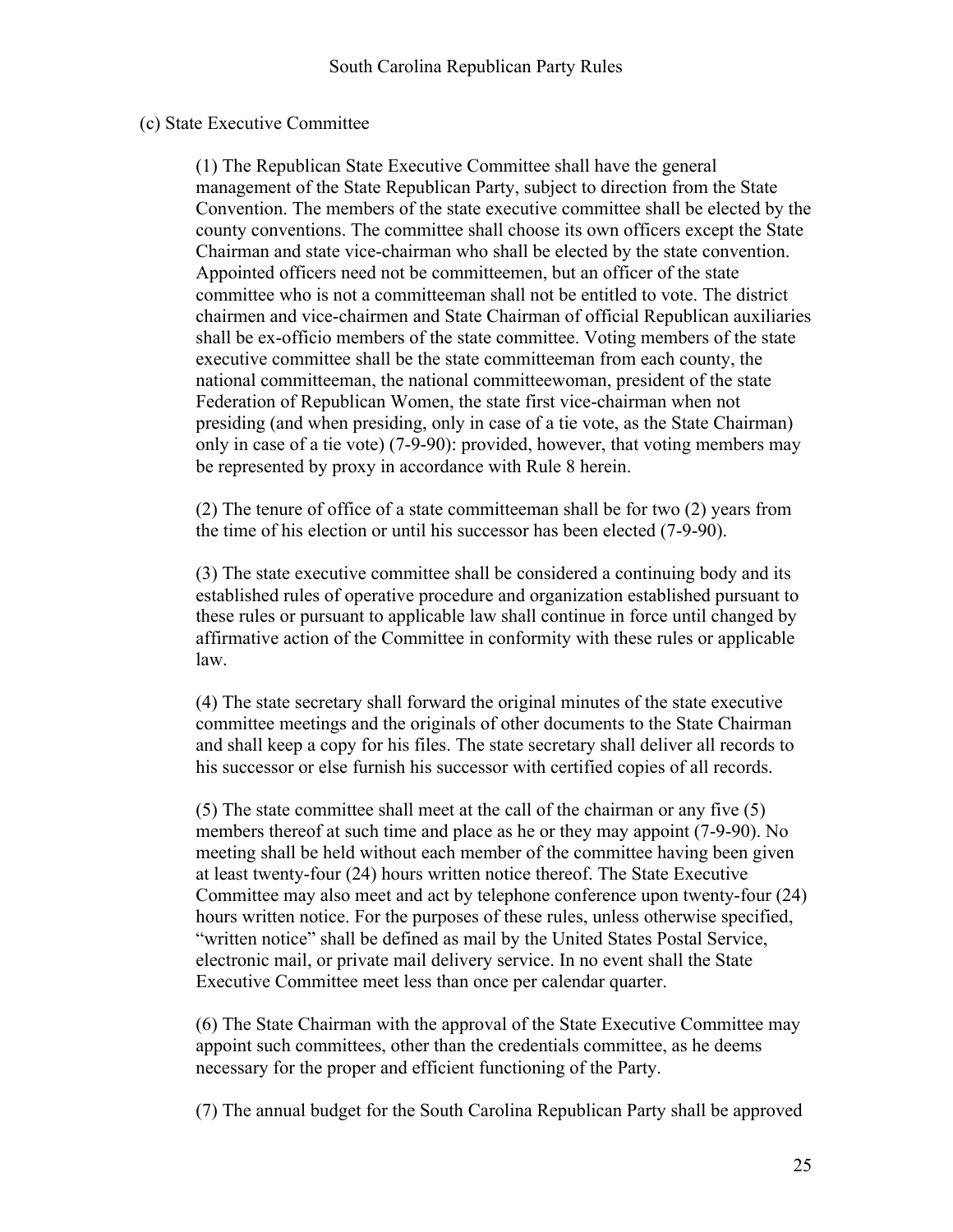#### South Carolina Republican Party Rules

at the first meeting of the State Executive Committee held in each year. The proposed budget shall be submitted by the State Chairman.

(8) The state Chairman shall conduct an annual certified financial audit each calendar year, and make those audit findings available to the Executive Committee.

#### (d) Resignations, Vacancies

(1) Resignations by an officer shall be to the State Chairman and State Secretary. Resignation by a national committeeman or national committeewoman also shall be to the chairman of the national party or such other officer as the national party may designate. Resignation by a state committeeman also shall be to his county chairman and county secretary.

(2) The state committee may remove any officer chosen by it at any time. It may fill any vacancies among its chosen officers.

(3) Should the office of state chairman or state vice-chairman become vacant, the state committee may fill the vacancy by electing a chairman or vice-chairman for the unexpired term. Vacancy in the office of State Chairman shall not cause the vice-chairman to succeed to the office of State Chairman unless elected thereto by the state committee. Vacancies in the office of State Chairman or vice-chairman that are filled by the state committee will not thereby cause such officers to be "appointed" officers by the committee but they shall be the same as if elected by the State Convention.

(4) If an elected officer or committeeman becomes disabled and cannot act or serve, except for a temporary period, or if he moves his residence outside the geographical area his office encompasses, or if he abandons his office by refusing to serve, he shall be notified in writing by the executive committee, upon concurrence of a majority of the entire executive committee, that his office will be declared vacant, effective thirty (30) days from the date of the notice unless the person gives earlier notice of his resignation or unless, within that time, he resumes the full duties of his office or furnishes a reason acceptable to the state executive committee as to why his office should not be declared vacant.

(5) Additionally, the state executive committee may declare vacant the office of any member of the state executive committee who is absent from three (3) consecutive meetings without good cause when such committeeman has not been represented by a designated proxy or by the county chairman in attendance in his/her place; provided, however, before such Committeeman's office shall have been declared vacant, he shall be notified by certified mail by the State Chairman and given opportunity to show cause before the state executive committee why he should not be removed from office. Should any officer or delegate publicly endorse or financially support a candidate for partisan office other than a duly nominated Republican candidate, unless there is no Republican nominee in the relevant race, they shall immediately vacate their Republican Party office. The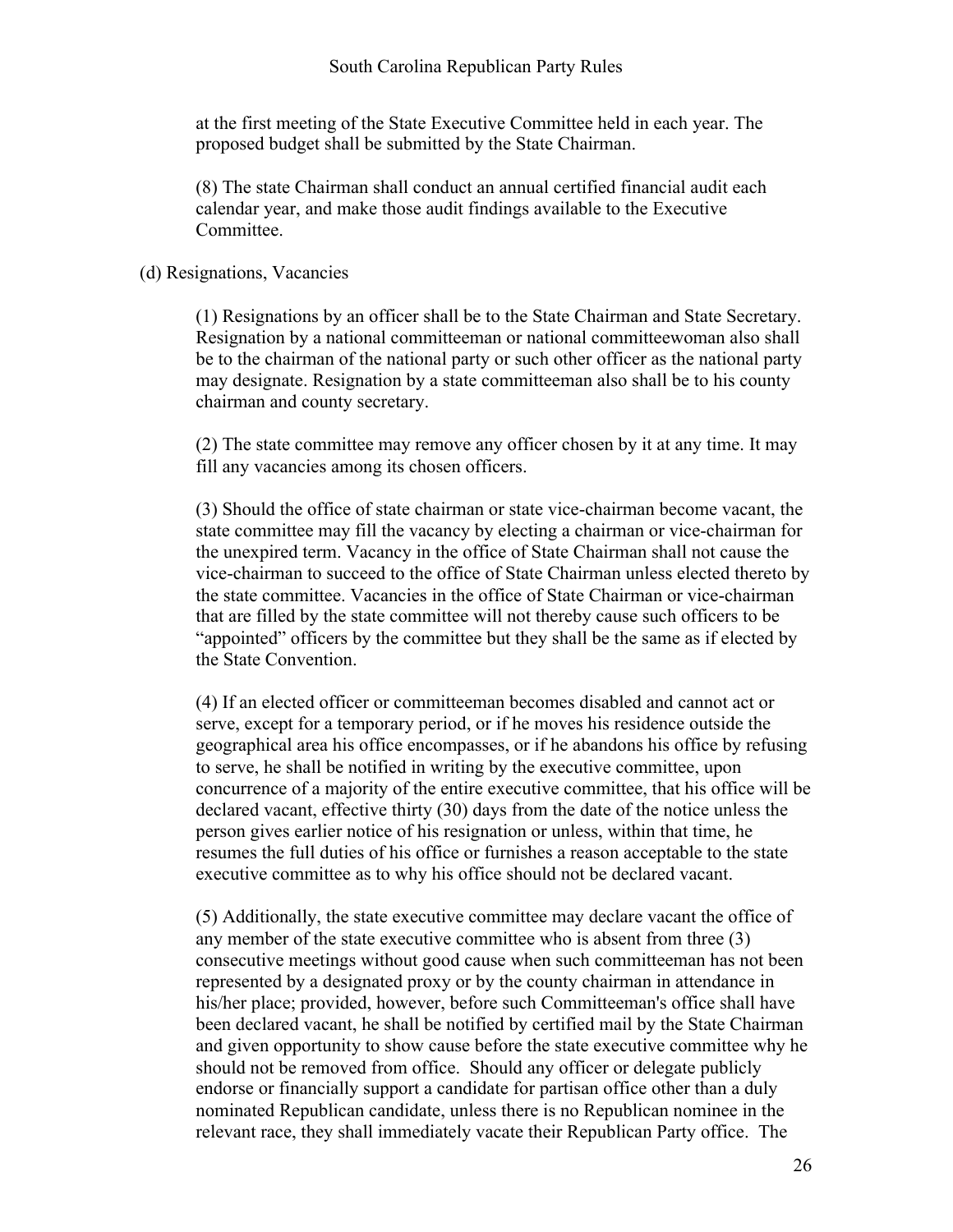State Executive Committee may waive this provision in statewide and multicounty elections, and the county executive committees may waive this provision for their county and less-than-county elections.

(6) Any vacancy in the state ticket of electors or in the national committee of the Party, however occurring, shall be filled by the state committee, all by a majority vote of the whole committee (7-9-90).

(e) Honors and Awards

Authority to bestow special state party honors and awards is reserved to the State Executive Committee, upon recommendation of the Honors and Awards Committee.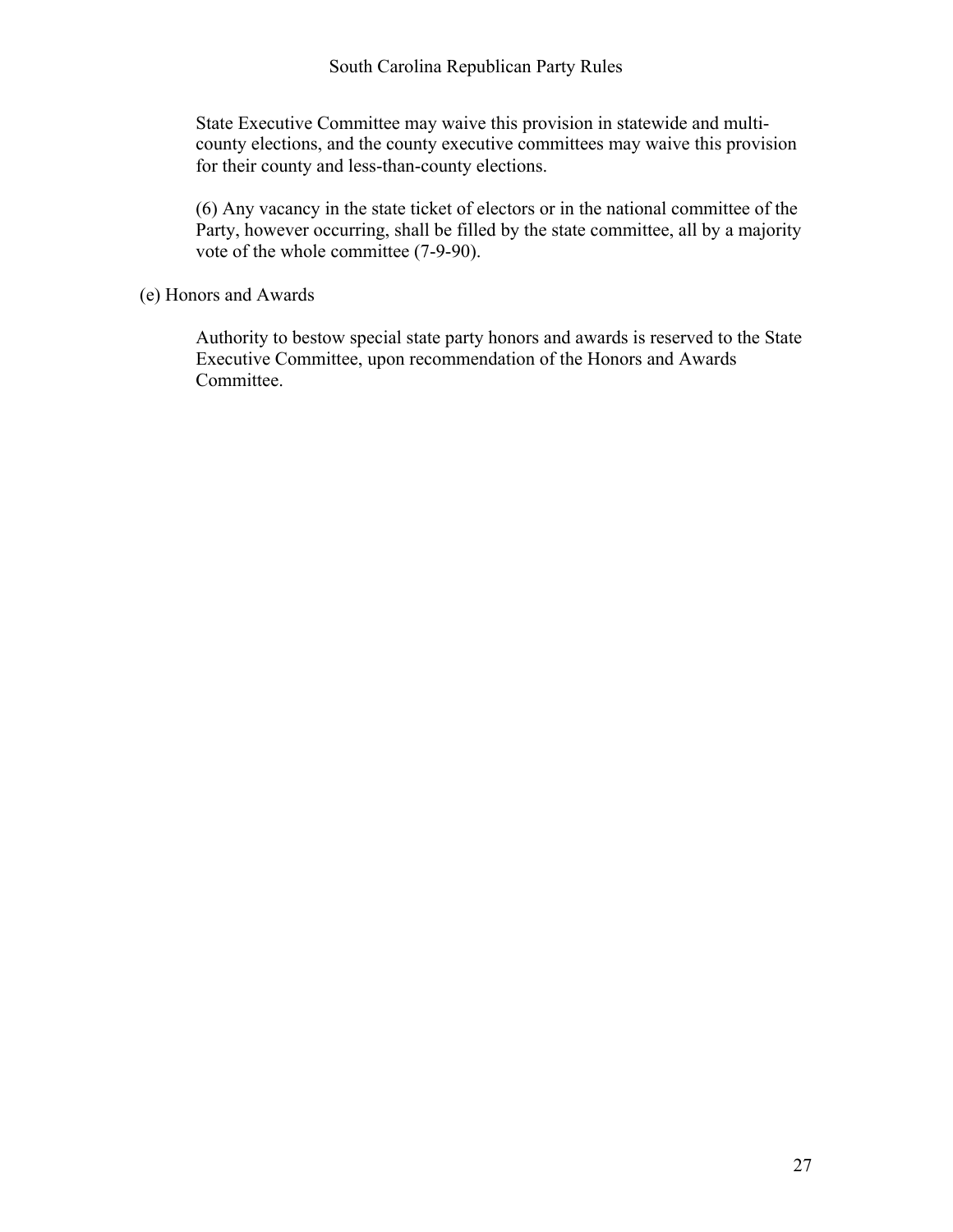## **RULE 8** PROXIES

(a) Proxies may be used by any county committeeman and any state committeeman. The national committeeman and national committeewoman may also use proxies as ex-officio members of the state executive committee.

(b) To be valid, a proxy must be in writing (written letter or electronic communication) dated, signed by the author (or apparent with electronic media who the sender is), give the full name and address of the person designated as proxy and specify the specific meeting for which the proxy is given. A duly executed copy of the proxy shall be given to the chairman or secretary of the group, committee or meeting at which the proxy attends.

(c) Only members of the party from the same group represented by the author shall be appointed proxy. Such as, a county committeeman may appoint a proxy only from his own precinct; a state committeeman may appoint a proxy only from his own county.

(d) Proxies shall not be used or recognized in the Party at any level except as provided for in these rules.

(e) No individuals may have more than one (1) vote either in his own right or by reason of any proxy he may hold. A proxy can only be used by an individual actually in attendance at the meeting for which the proxy is given. Attendance at the meeting for which the proxy is given by the author of the proxy shall terminate the proxy, unless the author should leave prior to the termination of the meeting and announce prior to his leaving whom he has designated as his proxy.

(f) If a state committeeman does not attend scheduled meetings of the state committee and does not appoint a proxy in writing, the county chairman of his county or his county first vice-chairman, when the chairman is absent, shall be considered an automatic proxy at such meeting. This same provision applies in similar fashion at the county level.

(g) The State Chairman and the state vice-chairman may designate any member of the party in the state as proxy for their vote only, at a scheduled meeting, provided that such proxy shall not apply to the proxy presiding or acting with other authority.

(h) The state executive committee may provide for the use of proxies within a party organization created by it under the provisions of the Party Rule 3, but such use is to be limited to the pattern authorized elsewhere in this Rule 7, and, in any event, the use of proxies so authorized shall be limited to meetings of or at the organization created by the state executive committee and shall not extend to the use of such proxies at state executive committee meetings.

(i) No proxy shall be authorized to designate a substitute or successor proxy. However, an author of a proxy may designate successive proxies in the event the proxy first designated does not attend.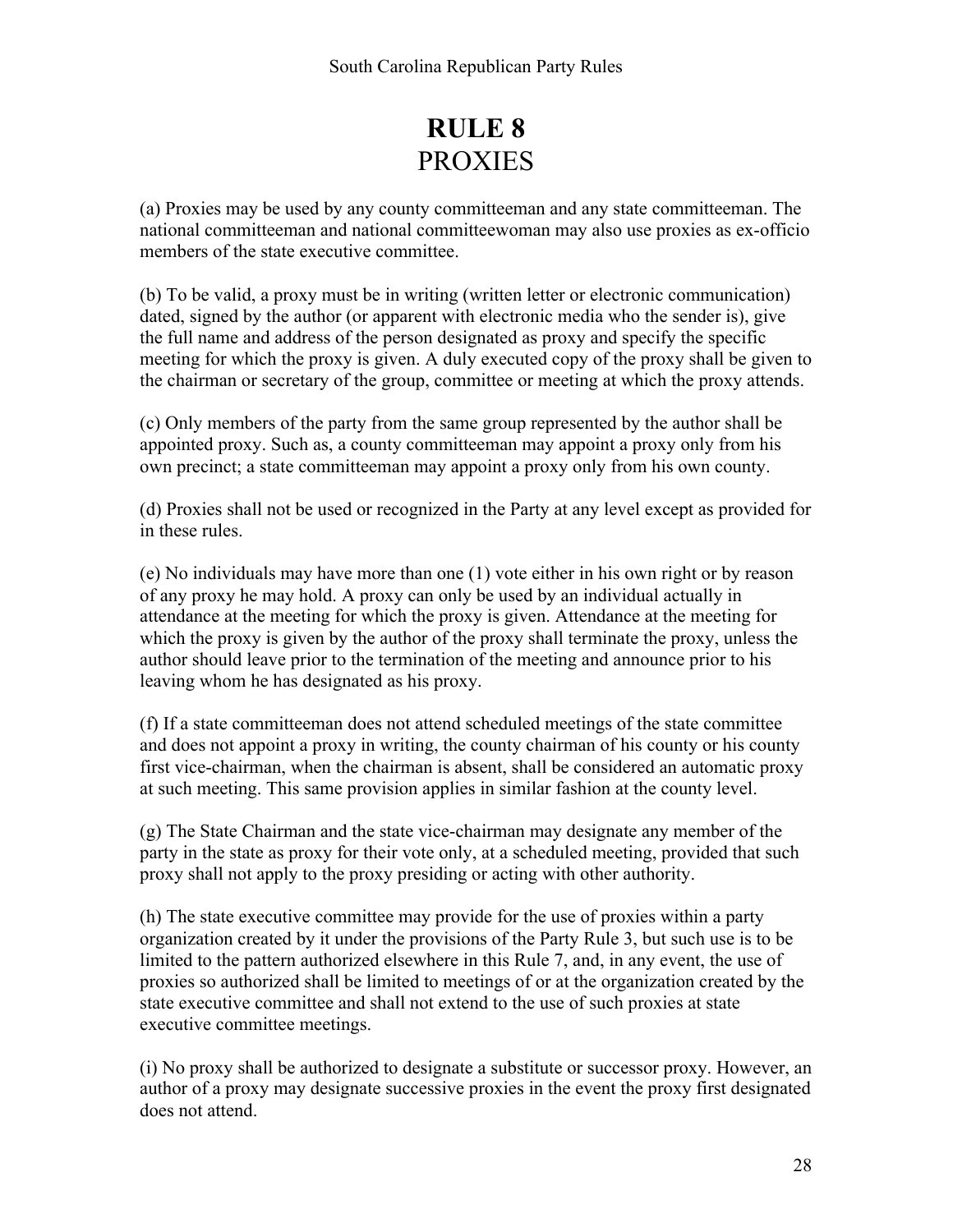## **RULE 9** QUORUM

(a) A quorum of the State Executive Committee shall be a majority of voting members. A quorum of all other committees shall be the lesser of twenty-five (25) members or onethird of the members thereof. All meetings must be properly noticed.

(b) In case of a vacancy occurring in the office of State Chairman, state vice-chairman, national committeeman or national committeewoman, a quorum for the purpose of electing an individual to fill the vacancy shall be two-thirds (2/3) of the membership of the state executive committee electing the replacement (7-9-90).

(c) A quorum at all conventions shall be a majority of the delegates thereto.

(d) However, for entity that has two (2) consecutive inquorate meetings for which notice has been properly provided, the quorum at all meetings of such entity shall be the members present until the succeeding reorganization.

(e) The quorum for taking any action required by law or national party rules, including but not limited to election protest hearings and election of presidential electors, shall be the members present.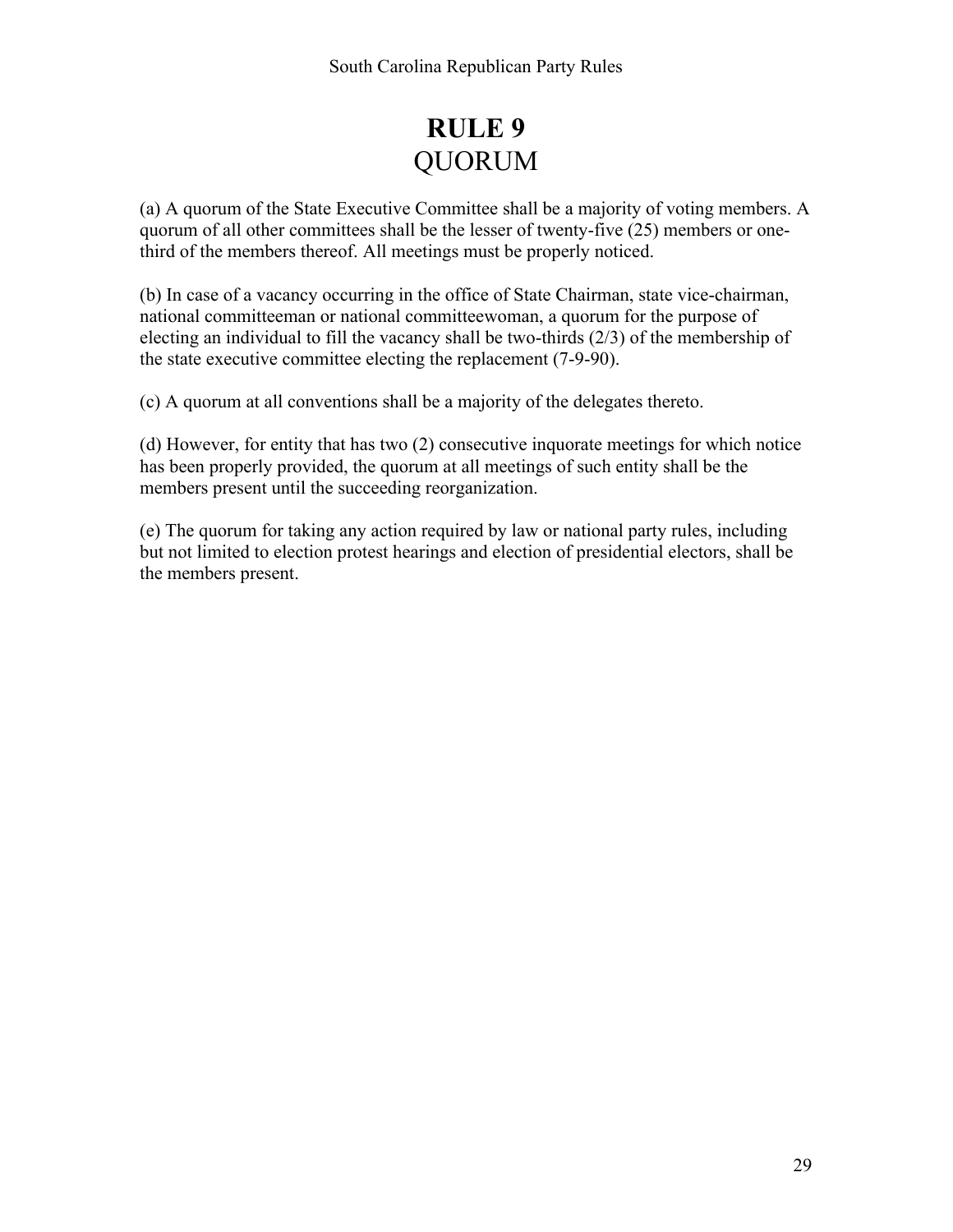## **RULE 10** APPEALS

(a) All controversies that may arise in precinct organization shall be decided on appeal by the county committee.

(b) All controversies which may arise in county party organization or in a congressional district organization shall be decided on appeal by the state executive committee, provided that all questions pertaining to the seating of delegates at all levels shall be determined by the convention, meeting, or body. The State Chairman shall call a meeting of the state executive committee no later than two weeks after an appeal has been filed with the State Chairman.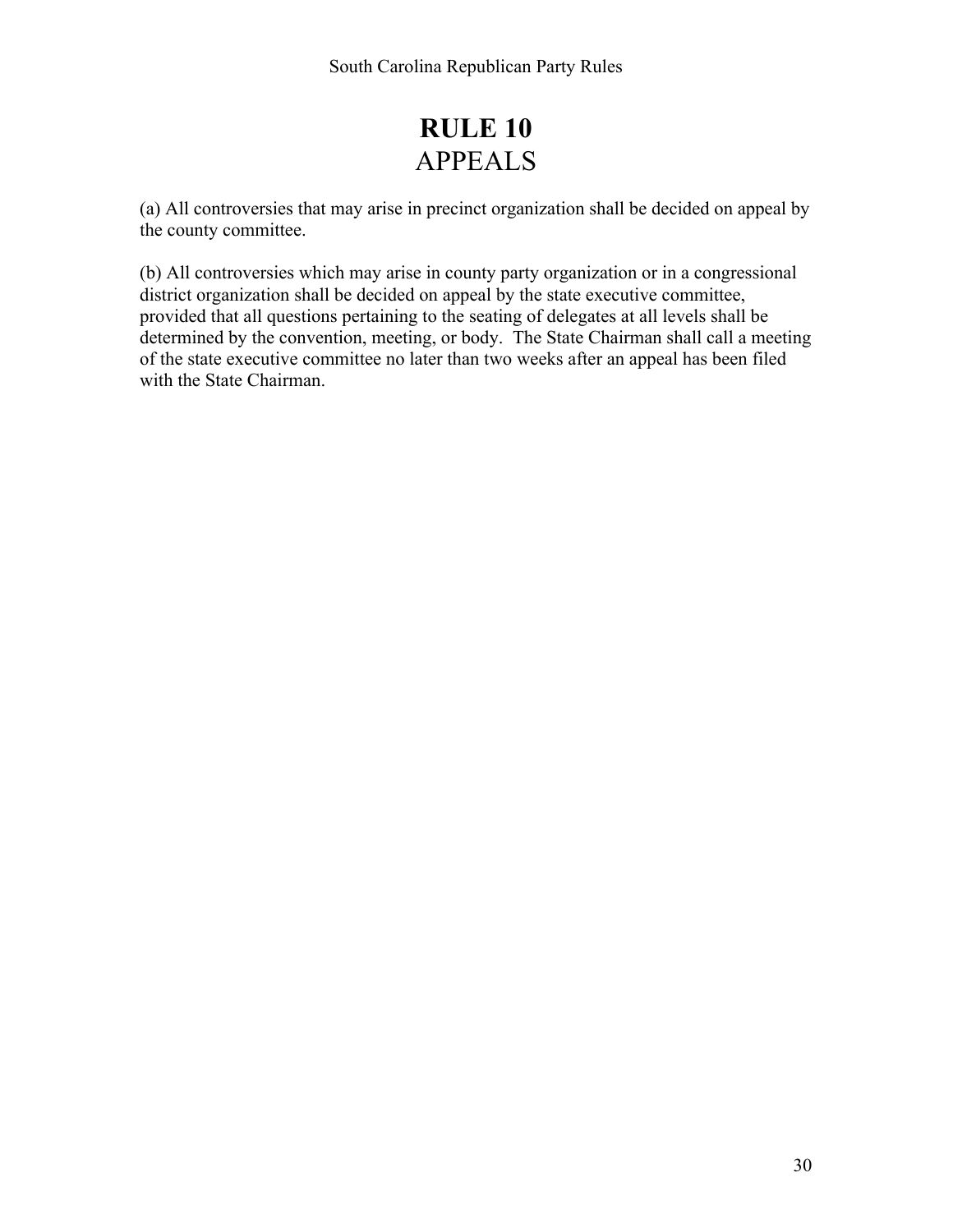## **RULE 11** NOMINATION OF CANDIDATES

(a) Nomination of candidates for elective public office

(1) As a general policy the South Carolina Republican Party endorses the primary method of nominating candidates for elective office. However, the convention method also is considered to be an acceptable and approved method of nomination.

(2) Where a convention nominates candidates for public office the convention must first decide to use the convention method of nomination by a three-fourths (3/4) vote of the total membership of the convention or such other majority as may be required by law.

(3) Where a convention method of nomination is adopted, candidates for federal and state offices of divisions larger than counties, which includes statewide, congressional, judicial and senatorial districts, shall be nominated by the state convention. However, where it is otherwise provided by law that candidates for certain offices encompassing an election district not larger than counties shall have candidates nominated as determined by the county convention not inconsistent with existing valid state law.

(4) If the primary system of nominating candidates for elective public office is used, such rules and procedures in connection therewith shall be forwarded as may be required by law and as supplemented by such rules and procedures as may be promulgated by the State Executive Committee.

(5) When no other filing fee has been set by state or county committee each candidate at the time of filing for the nomination as a candidate for the Republican Party shall place with the appropriate party official a fee, in the form or cash or certified check, equal to one (1) percent of one year's salary for the office being sought. Provided that in the event that the office being sought has no salary, the governing committee shall set a reasonable filing fee.

(6) No candidate may be nominated by the Republican Party who is not a registered elector in and a bona fide resident of the State of South Carolina and of the particular election district, if less than statewide, in which he offers as a candidate for office.

(7) Where by reason or changes in the governing law, either by way of legislative enactment or by judicial decree by a court of competent jurisdiction, it becomes impossible to comply with any provision of these rules and also with changed condition, the state executive committee is authorized to promulgate such rules, procedures and guidelines as may be necessary and appropriate.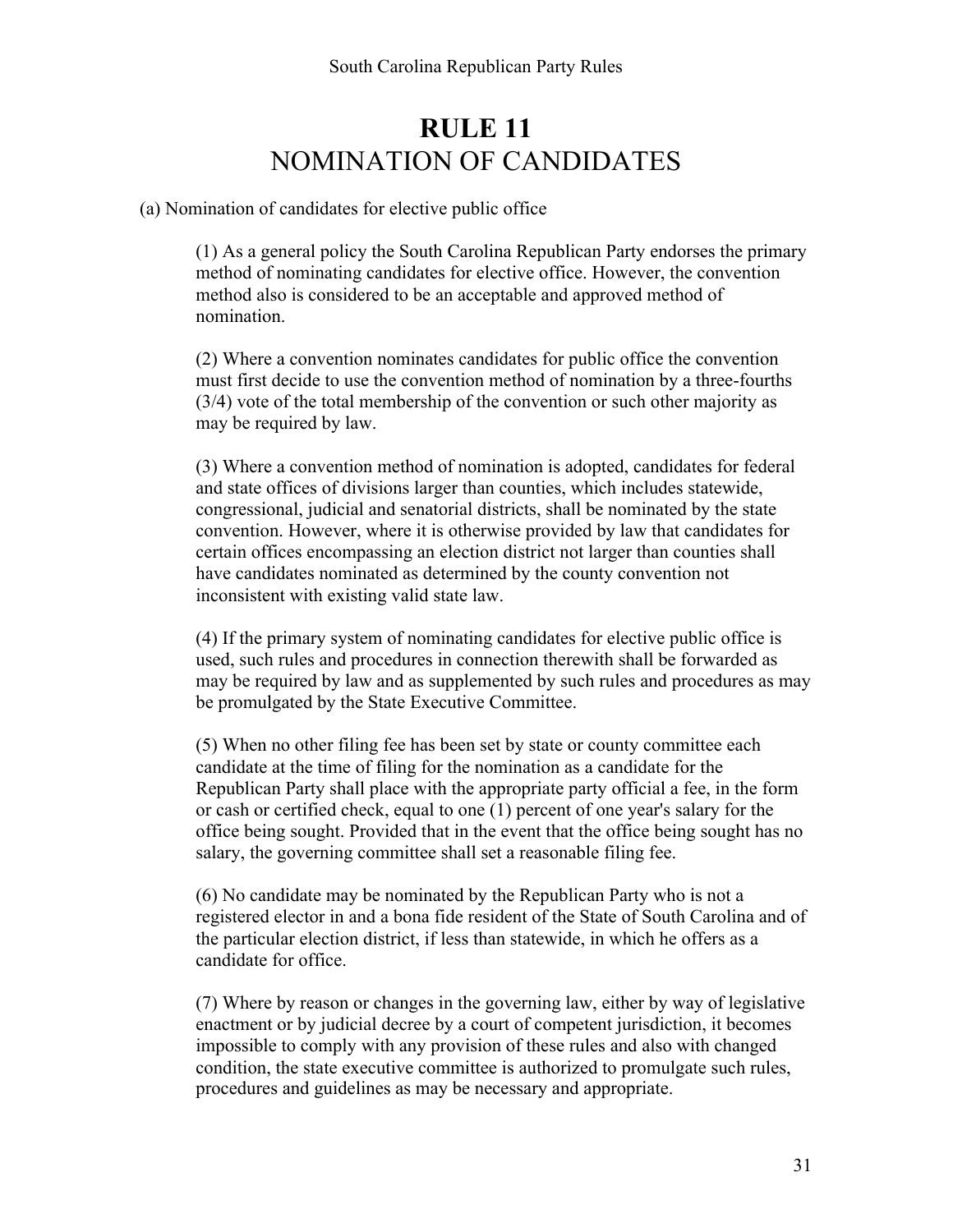(8) Presidential electors shall be elected in accordance with the procedures set forth in Rule 11 of this body of rules.

(b) The Presidential Preference Primary

(1) Unless decided otherwise by the state party convention within two (2) years prior to each presidential election year, the South Carolina Republican Party shall conduct a statewide presidential preference primary on a date selected by the chairman of the party and this date must be within two weeks after the New Hampshire Republican Primary, or earlier if necessary to preserve South Carolina's "First in the South" status. Notwithstanding this provision, the State Chairman and the State Executive Committee have the right to set the primary date.

(2**)** In the event that the convention decides not to hold a primary, and circumstances surrounding the presidential election shall have substantially changed such that a primary would be deemed advisable, the state executive committee, prior to January 15 of the presidential election year, may override the decision of the convention and reinstate the primary.

(3) If, however, after the closing of the filing period for the presidential preference primary no more than one candidate has qualified, no presidential preference primary shall be held.

(4) Each congressional district delegate from South Carolina to the ensuing Republican National Convention shall be bound during the first ballot at the convention to the presidential candidate who received the greatest number of votes in that particular delegate's home district during the presidential preference primary. If the candidate who received the greatest number of votes in that particular delegate's home district is not placed in nomination, a delegate must then be bound to the congressional district's second or third place finisher in the presidential preference primary, respectively. If none of the top three finishers in the congressional district presidential preference primary are placed in nomination, delegates shall be unbound.

(5) Each delegate-at-large shall be bound for the first ballot to the candidate who received the largest number of votes statewide in the presidential preference primary. If the candidate who receives the greatest number of statewide votes in the presidential preference primary is not placed in nomination, a delegate must then be bound to the state's second or third place finisher in the presidential preference primary, respectively. If none of the top three finishers in the statewide presidential preference primary are placed in nomination, delegates shall be unbound.

(6) All other details pertaining to this presidential preference primary shall be the responsibility of the state executive committee.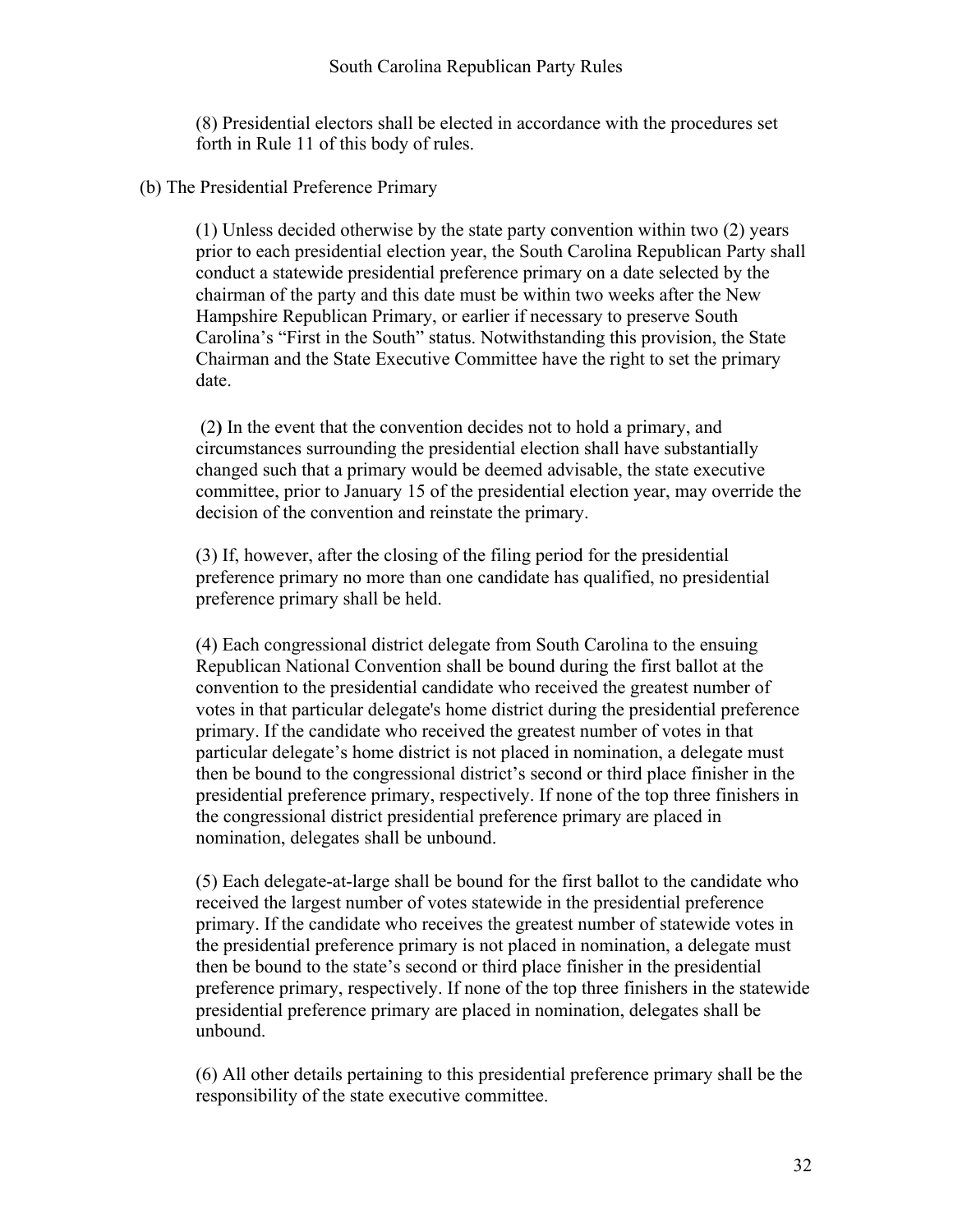(c) Prohibition of Crossover Voting

(1) No person that has voted in the primary or run-off election of another political party, including a presidential preference primary, shall be allowed to cast a ballot in a Republican Primary or run-off for the same office in the same election cycle.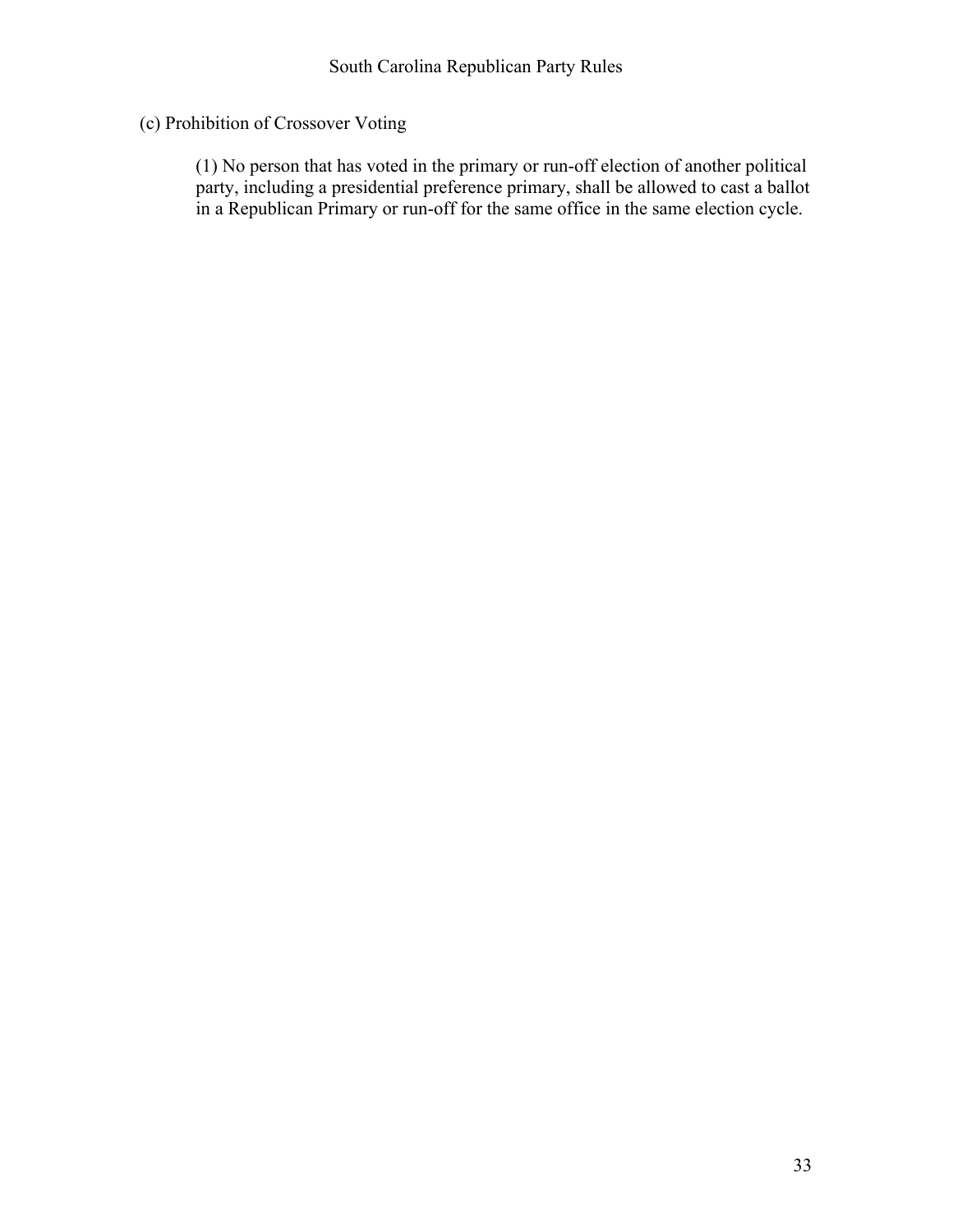## **RULE 12**  PRESIDENTIAL ELECTORS

#### (a) Election of Presidential Electors

(1) No later than sixty (60) days prior to the date of the general election in each presidential election year it shall be the responsibility of the State Executive Committee of the South Carolina Republican Party to elect the Party's presidential electors for the ensuing presidential elections.

(2) After coming together the committee shall caucus according to congressional districts and each caucus shall nominate not more than seven (7) and not less than two (2) candidates for that district's position on the Electoral College.

(3) The committee then shall reassemble and each voting member of the committee shall vote by secret ballot for not more than one (1) of the nominees listed by each caucus. The winner for each district shall be determined by plurality vote.

(4) Nominations for South Carolina's two at-large positions on the Electoral College shall come from the floor of the committee. After all the nominations have been made each voting member of the committee shall vote by secret ballot for not more than two (2) of the nominees. The two winners shall be determined by plurality vote.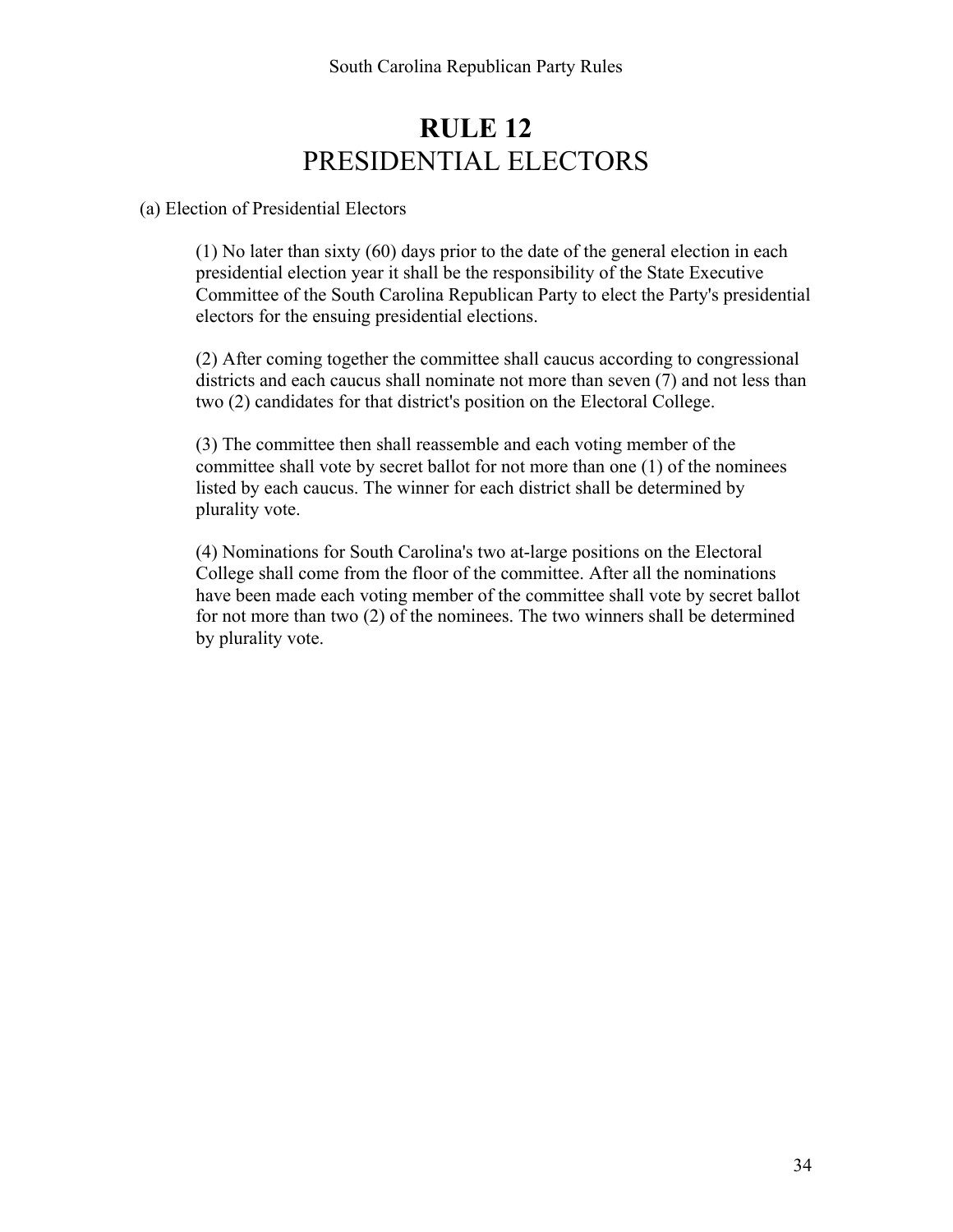## **RULE 13** FINANCES

No one is empowered to incur indebtedness or financial obligation on the part of the South Carolina Republican Party unless expressly authorized to do so by the state convention or the state executive committee. Prior to any such authorization, funds must be on hand and available for the purpose authorized.

The State Chairman may authorize the expenditure of available funds for necessary activities, the payment of bills or the reimbursement of expenses incurred by an individual on party business, but there shall be no obligation to do so. Any person incurring expenses does so on his own responsibility and he shall promptly make payment therefore personally, regardless of whether or not reimbursement is expected.

All checks issued by the state party treasurer shall be signed by him and countersigned by the State Chairman or the executive director. The names of the State Chairman, the state party treasurer, and the executive director shall be certified to the bank of deposit.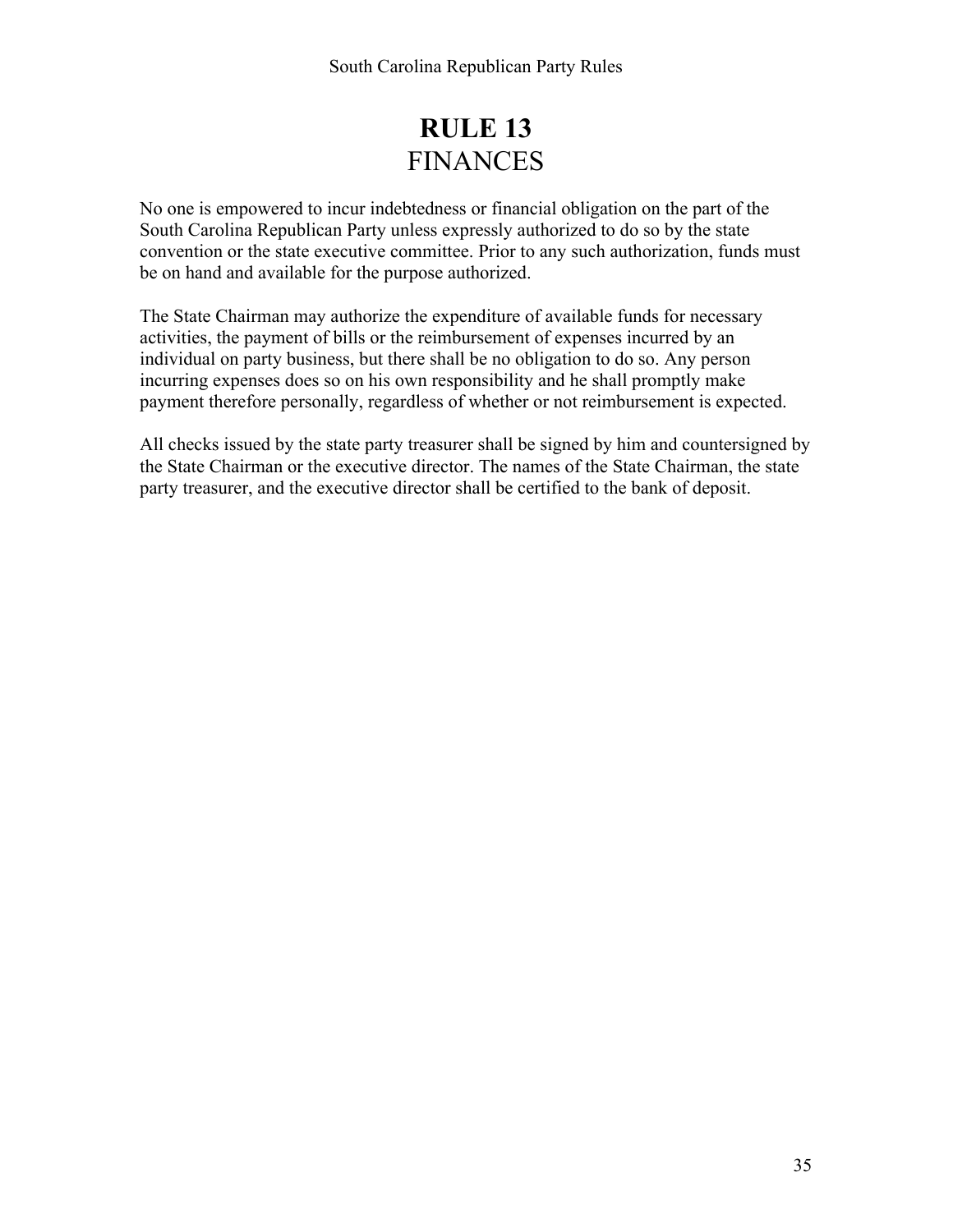## **RULE 14** MUNICIPAL ORGANIZATION

The County Committee is authorized to provide such rules or adopt such regulations as it may deem necessary or desirable to structure, organize and establish a Municipal Republican Executive Committee in each municipality, principally located in said County for the purpose of administering the Republican Party participation in any partisan municipal election including the nomination of Republican candidates therein. The Organization must be in accordance with the Rules of the South Carolina Republican Party and must conform to the requirements of the South Carolina Municipal Election Code.